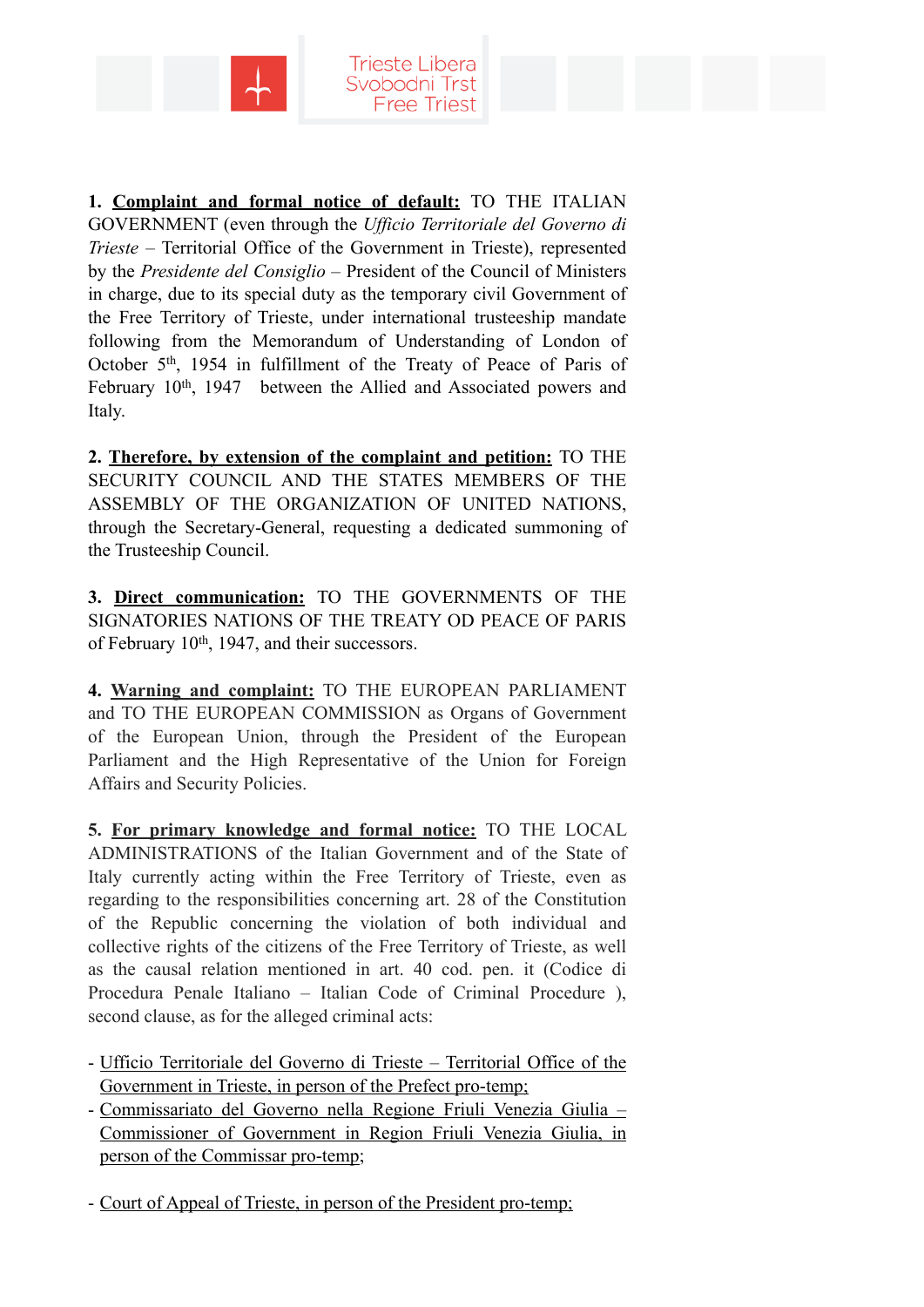- General Attorney's Office of the Republic, in person of the Counselor pro-temp;
- Courthouse of Trieste, in person of the President pro temp;
- Attorney's office of the Republic at the Courthouse of Trieste, in person of the Counselor pro temp;
- Corte dei Conti Court of Auditors, Sezione Giurisdizionale /Division of Friuli Venezia Giulia, in person of the President pro temp;
- Procura Regionale della Corte dei Conti Regional Attorney of the Court of Auditors for Friuli Venezia Giulia, in person of the Counselor pro temp;
- Tribunale Amministrativo Regionale (TAR) Regional Administrative Court of Friuli Venezia Giulia, in person of the President pro temp;
- Questura Police Headquarters of Trieste, in person of the Questore Quaestor pro-temp;
- Provincial Headquarter of the Carabinieri of Trieste, in person of the commander pro-temp;
- Comando provinciale della Guardia di Finanza Provincial Headquarter of the Fiscal Police of Trieste, in person of the commander pro-temp;
- Military Headquarter of Trieste, in person of the commander protemp;
- Capitaneria di Porto Port Authorities of Trieste, in person of the commander pro-temp;
- Autorità Portuale Port authority of Trieste, in person of the President pro-temp;
- Banca d'Italia Bank of Italy, regional branch of Friuli Venezia Giulia, in person of the Director pro-temp;
- ANAS (Azienda Nazionale Autonoma delle Strade Autonomous National Agency of Streets), branch of Trieste;
- Agenzia delle Entrate Agency of Revenue of Trieste, in person of the Director pro–temp;
- Ufficio delle Dogane Custom Office of Trieste, in person of the Director pro–temp;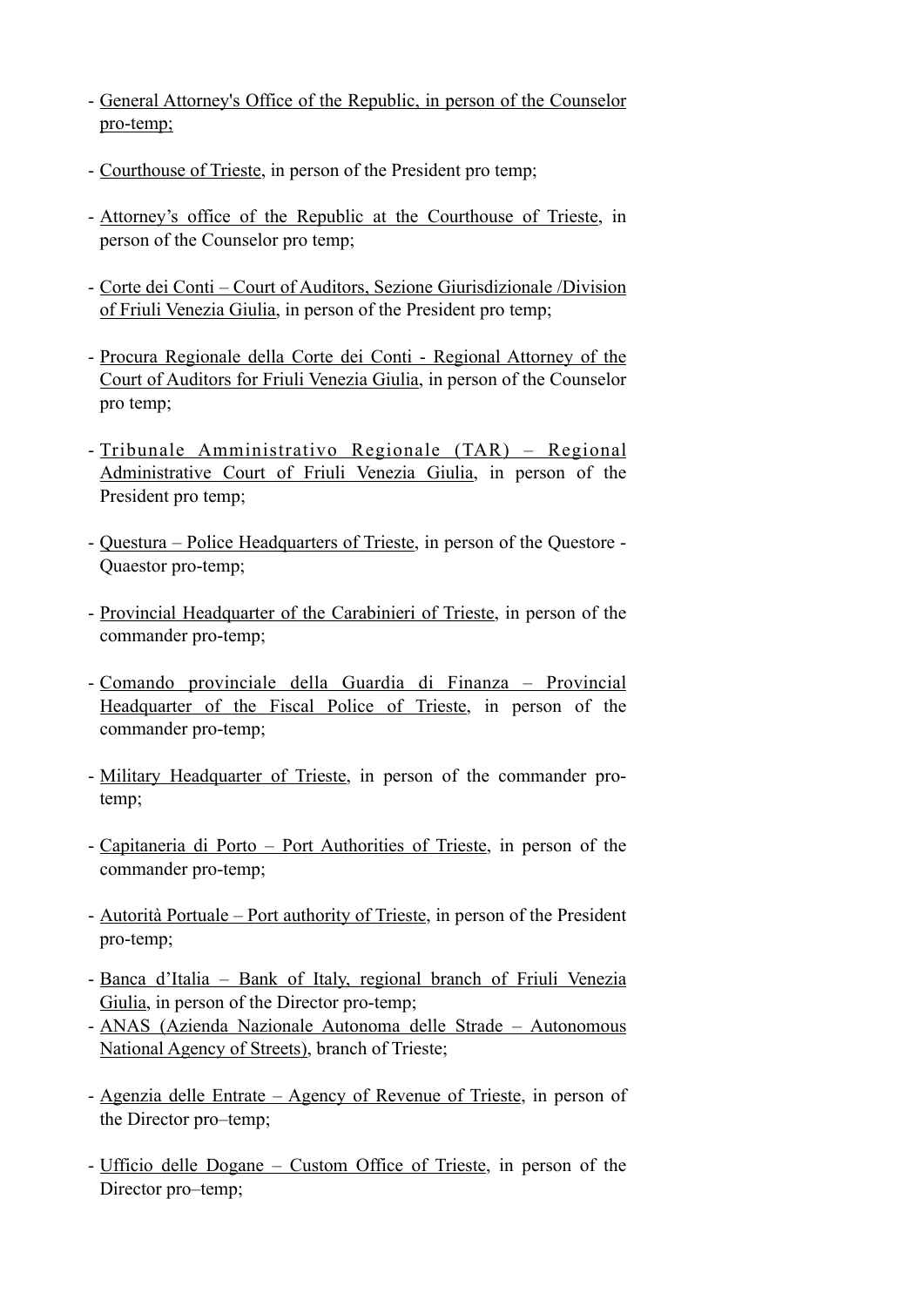- Agenzia del Demanio State property Office of Trieste, in person of the Director pro-temp;
- Direzione Provinciale del Lavoro Provincial Directorate of Labour of Trieste, in person of the Director pro-temp;
- Ministero dell'Economia e delle Finanze Amministrazione autonoma dei monopoli di Stato – Ministry of Economy and Finances autonomous Administration of Monopolies of State of Trieste, in person of the Director pro-temp;
- Regione Autonoma Autonomous Region of Friuli Venezia Giulia in person of the Presidente pro-temp;
- *-* Provincia Province of Trieste, in person of its President pro-temp;
- Comune Municipality of Trieste, in person of the Major in office;
- Comune Municipality of Muggia, in person of the Major in office;
- Comune Municipality of San Dorligo della Valle Dolina, in person of the Major in office;
- Comune Municipality of Duino-Aurisina/Devin-Nabrežina, in person of the Major in office;
- Comune Municipality of Sgonico-Zgonik, in person of the Major in office;
- Comune Municipality of Monrupino-Repentabor, in person of the Major in office;

### **URGENT ACT OF COMPLAINT AND NOTICE OF DEFAULT**

**presented for the individual and collective legitimate interest of the citizens of the Free Territory of Trieste – Territorio Libero di Trieste – Svobodno Tržaško Ozemlje (FTT-TLT-STO), ex officio State member of the United Nations**, by the association of the citizens and their supporters named "Movimento Trieste Libera" (Free Trieste Movement), concerning continuous and serious violations committed by the Italian Government infringing fundamental obligations deriving from the international trusteeship mandate assigning to it as for the temporary civil administration of the Free Territory, conferred to it with the Memorandum of Understanding of London of October 5<sup>th</sup>, 1954 in fulfillment of the Treaty of Peace of Paris of February  $10^{th}$ , 1947 between the Allied and Associated Powers with Italy, and currently under special, direct guarantees of the Organization of the United Nations.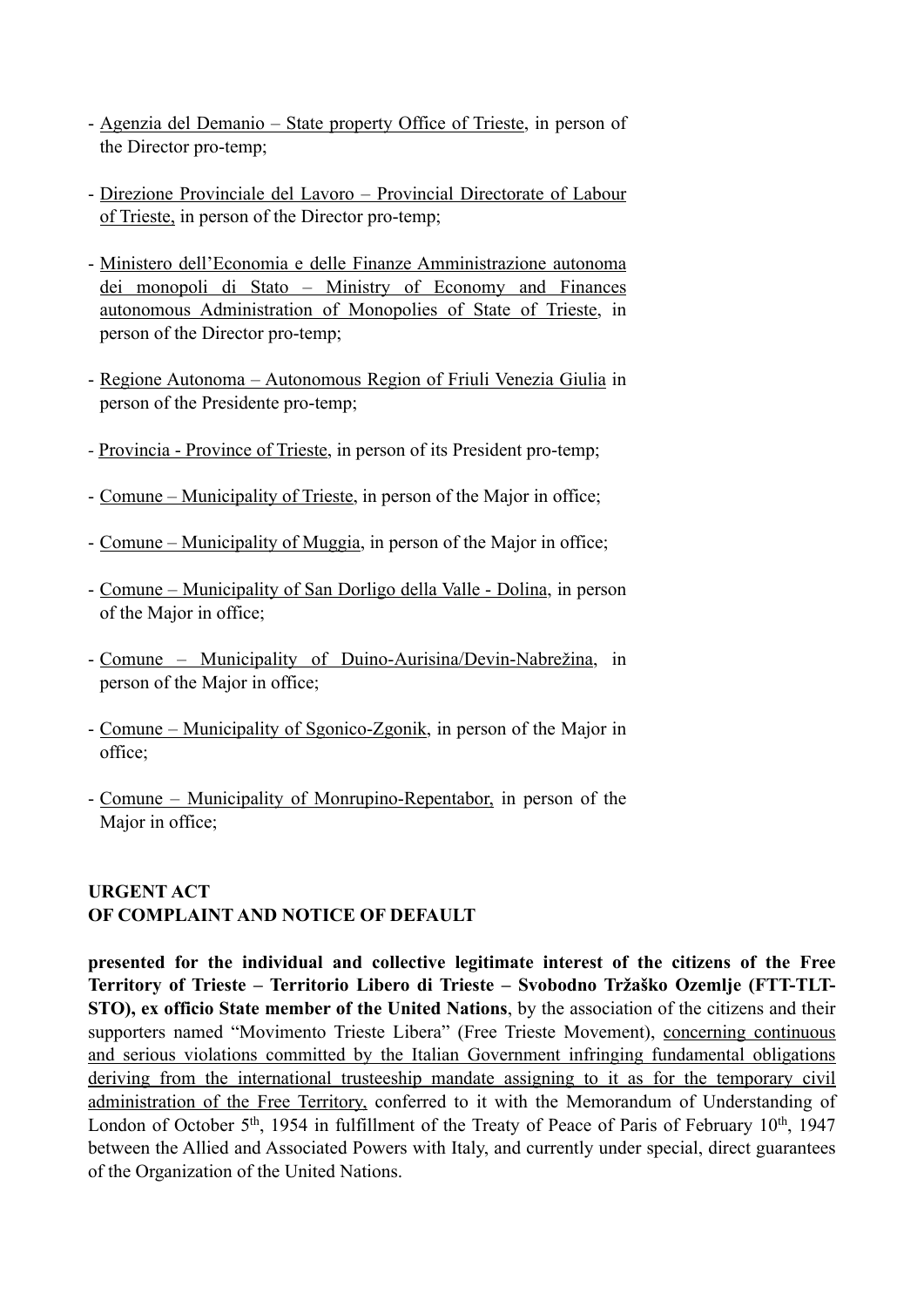Our organization, named "Movimento Trieste Libera – Gibanje Svobododni Trst – Free Trieste Movement" is formed by the citizens of the Free Territory of Trieste and it represents their legitimate interests as for both internal and international questions concerning the Free Territory of Trieste. This is why we are bringing to the attention of all the organizations addressed what follows, as a complaint and notice of default for them to fulfill all the obligation falling under their competences.

### **Chapter I**

#### **Institution and temporary Government of the Free Territory of Trieste**

**1)** The Treaty of Peace of Paris of 10 February 1947, in force, between the Allied and Associated powers and Italy **has established, acknowledged and regulated the Free Territory of Trieste, as independent State, member ex officio of the Organization of thee United Nations,** which is its special guarantor through its Security Council (articles: 4; 21 and Annexes VI, VII, VIII, IX and X; article 78, n. 7).

**2)** This instrument has put the city and Free Port of Trieste **at full, free service of the traders and industry of the International Community, with special attention for the Countries of Central Europe without a direct access to the sea, for whose it does also envisions permanent maritime registers for the registration of ships.** While the free zones of the European Community are destined to the commercial policy of the E.U., the Free Port of Trieste has been institute in order to sustain the development of global traffics. This is how the Treaty of Peace has restored the economical role and self-government rights that Trieste had exercised for centuries in union with Austria and that had been interrupted by the short annexation to the Kingdom of Italy between the World Wars.

**3)** Article 4 of the Treaty **fixes the frontier between Italy and the Free Territory of Trieste**, while article 78, n. 7, confirms the responsibility of Italy as for loss and damage sustained during the war by property in ceded territories, including the Free Territory of Trieste.

**4)** Article 21 of the Treaty rules and clearly states:

**1. «***There is hereby constituted the Free Territory of Trieste [...]. The Free Territory of Trieste is recognized by the Allied and Associated Powers and Italy, which agree that its integrity and independence shall be assured by the Security Council of the United Nations*.

**2.** *Italian sovereignty over the area constituting the Free Territory of Trieste, as above defined, shall be terminated upon the coming into force of the present Treaty.* 

**3.** *On the termination of Italian sovereignty, the Free Territory of Trieste shall thenceforth be governed in accordance with an instrument for a provisional régime.* [...] This instrument shall remain into force until such date as the Security Council shall fix for the coming into force of the Permanent Statute *[...] The texts of the Permanent Statute and of the Instrument for the provisional Regime are contained in Annexes VI and VII.*»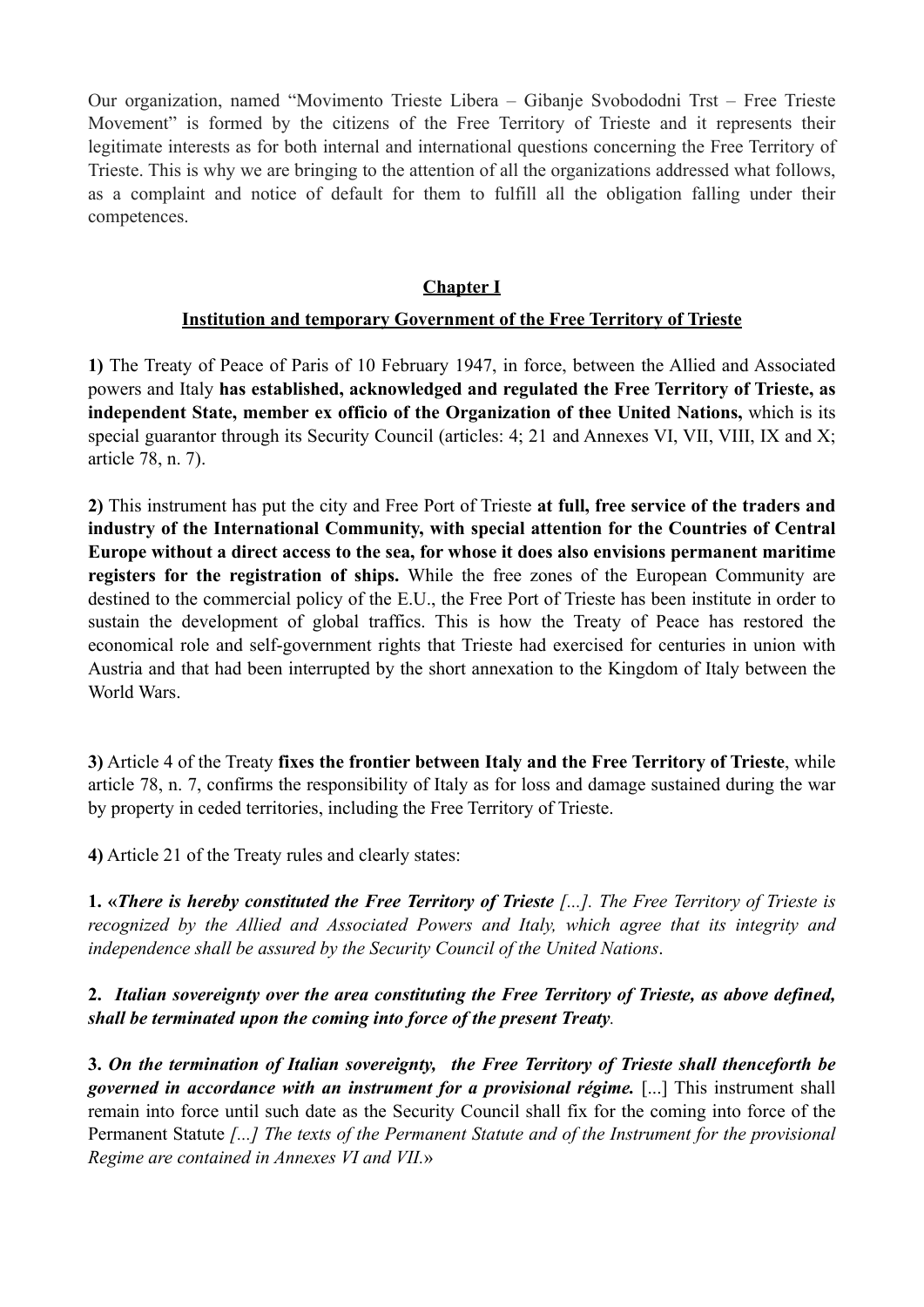**5)** Annex VI, "*Permanent Statute of the Free Territory of Trieste*", establishes, as for the new independent State, a democratic government system grounded on popular sovereignty, which, as for its final asset, the legislative authority shall be exercised by a popular Assembly elected by the citizens of both sexes and by a Council of Government appointed by that, under the granting supervision of a Governor appointed by the Security Council of the United Nations.

**6) Annex VII, "Instrument for the provisional regime of the** *Free Territory of Trieste*", envisions that «The present provisions shall apply to the administration of the Free Territory of Trieste pending the coming into force of the Permanent Statute. » which shall be realized through dedicated, temporary powers of the Governor, to be appointed "at the earliest possible moment" after the coming into force of the Treaty. And it establishes, in art. 1, that [...] "**Pending assumption of office by the Governor, the Free Territory shall continue to be administered by the Allied Military Commands within their respective zones. ".** So, this does by all means constitute a special, international trusteeship mandate which allows, through two different phases, to constitute and govern immediately and efficiently the State, even in disregard to the coming in force of the Permanent Statute and the very appointment of the Governor.

**7) The instruments concerning the provisional regime, the Permanent Statute and the Free Port of the Free Territory of Trieste** for the creation of the new State at the coming into force of the Treaty of Peace **have been subject to the preliminary approval of the Security Council of the United Nations**, which has formally accepted the responsibilities devolving upon it under the dedicated United Nations Security Council Resolution 16 of January 10th, 1947.

**8)** This preliminary approval of the provisional regime does so constitute an **extension and special case as for the international Regime of trusteeship envisioned and regulated by the Charter of the United Nations,** Chapter XI, articles 73 and 74, Chapter XII, articles from 75 to 85, especially as regarding to the duties mentioned in articles 73 and 74, the objectives set with article 76, the interpretation criteria of article 80, paragraph 1, to the competence of the Assembly (art. 16) and **to the control of the Trusteeship Council established in article 7 and regulated by Chapter XIII**  (currently composed by the five permanent members of the Security Council, which has suspended operations since 1994) with the functions an powers listed in article 87, especially as for the examination of petition and periodic visits to the trust territories.

**9)** The provisions of the Treaty of Peace, published by the Allied Military Government for Venezia Giulia on March 21<sup>st</sup>, 1947 and executed and ratified by Italy (L. 811/1947, D.L.C.P.S. 1430/1947, L. 3054/1952) have come into force with the deposit of the ratification instruments in Paris on September 15<sup>th</sup>, 1947, and, in accordance to this, it come into force on the very same day the first temporary Government of the Free Territory of Trieste, in the form of Allied Military Government, divided in two Zones.

**10)** The Allied Military Government did as well constitute two branches, Anglo-American ("**Allied Military Government - Free Territory of Trieste**", **AMG-FTT**) as for the main "Zone A" consisting in Trieste with the Free Port and its immediate surroundings, and Yugoslav ("Vojaška Uprava Jugoslovanske Armije - Slobodni Teritorij Trsta", VUJA – STT) as for the accessory "Zone B", consisting in a tract of the coast of Istria added in order to grant to the Free Port a direct access to international waters under the admiralty law in force at that time.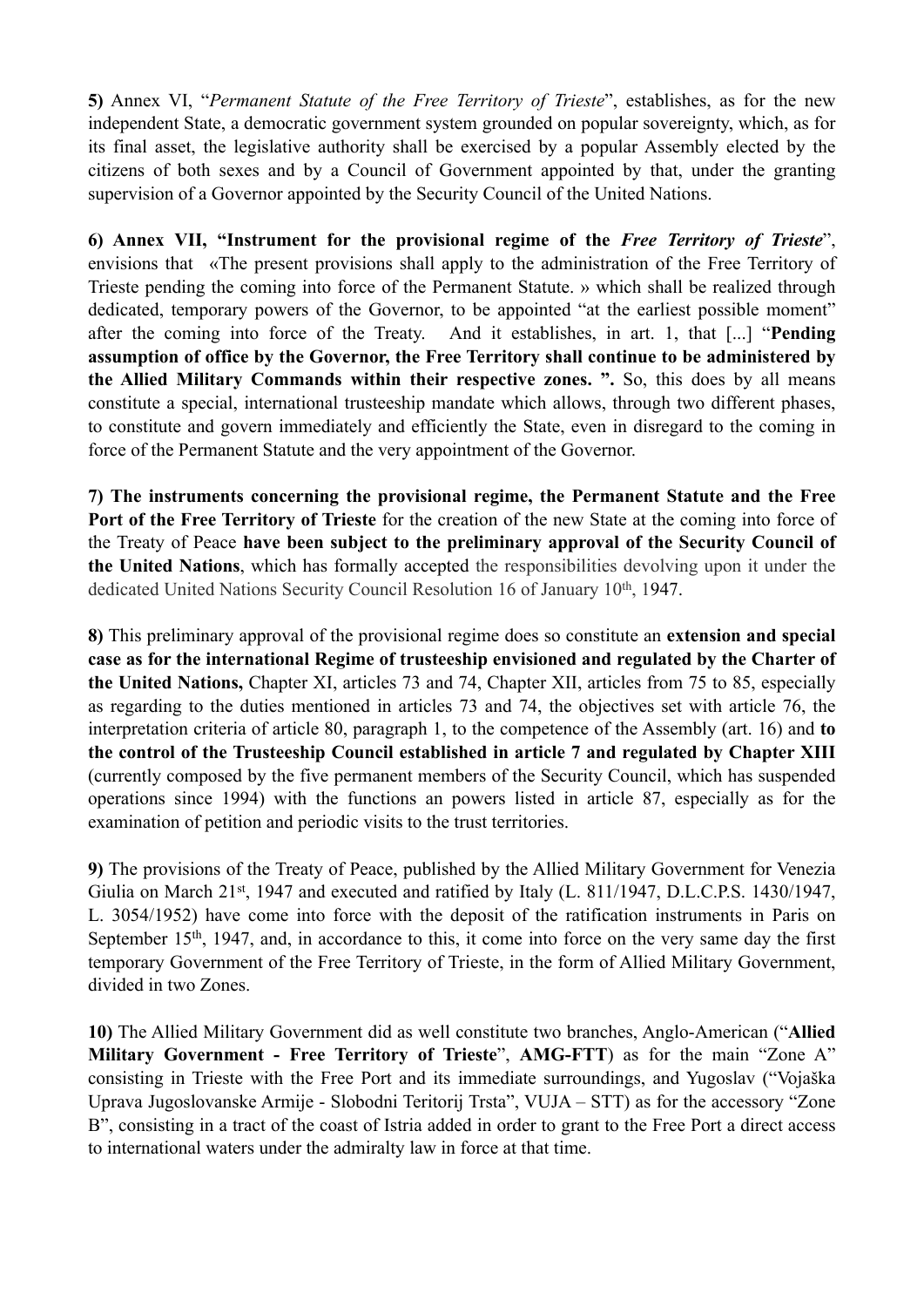**11)** The present complaint does not concern the temporary civil administration of said, accessory "Zone B" (1947-1991), rather, that of the main "Zone A", where the AMG-FTT followed the general rules of the Allied Military Government (AMG) of Occupied Territories, given in charge to the Army Zone Command and constituted by 6 to 10 special divisions and their subdivisions: *legal*, *financial*, *civilian supply (labour, agriculture, economics and supply, transportation and public utilities) public health*, *public safety, security*, *monuments*, *fine arts and archives*, *public relations and education, enemy property*. Local administrations were organized and represented in it through a Consiglio di Zona / Council of Zone, with its own president, and the city council with their mutual president of the Municipality.

**12)** Through this organization structure, **the AMG-FTT did immediately take care to constitute the juridical and operation structures for the State of the Free Territory of Trieste described in the Treaty of Peace, and according to the principles envisioned in the Permanent Statute**, for much necessary and suitable with the regime of temporary, military administration, such as the financial Administration (including the constitution of State Properties), the judicial Administration, the Police (*Civil Police*, with full territorial, maritime, border functions, as well as these of the Criminal Investigation Department) the status of citizenship, the symbols of the State (flag, coat of arms, insignias, frontier and border crossings, etc.). The Free Territory did have, at the same time, a seat and a flag in the Assembly of the United Nations in New York.

**13)** As the reasons for a direct involvement of the Armed Forces in the area would cease, being that restrictive and expensive, yet, without the possibility (due to the crossed-vetoes of the 'cold war') to activate, through the appointment of the Governor, the following phase, that of the Permanent Regime, **in 1954, the international trusteeship mandate for the temporary Government of the Free Territory of Trieste was transferred and converted by its military administrations in the civil administrations** of the Governments (not the States) respectively of Italy (Zone A) and Yugoslavia (Zone B). The mandate regards the civil administration alone because the Free Territory of Trieste shall be demilitarizes and declared neutral (Treaty of Peace, Annex VI, art. 3).

**14)** This conversion of the temporary Government from military to civil has been expressly performed as "*practical arrangement*" **meaning without changes neither in the juridical status nor territorial status of the administered Territory**, using the instrument of agreement defined as "memorandum of understanding" and as quadrilateral convergence of will among the four Governments involved. That was communicated as such to the United Nations and they did take it into account as for the changeover of the temporary, civil administration. The instrument of the changeover did not, also, undergo the ratification of the Italian Parliament as it did not involve the sovereignty and the territory of the State of Italy (see the Constitution of the Republic of Italy, art. 80.).

**15)** That is still in force: the **Memorandum of Understanding of London of October 5th, 1954 among the Governments of United States, United Kingdom, Italy and Yugoslavia** with which the Government (not the State) of Italy has accepted and obtained the temporary civil administration of the main "Zone A" of the Free Territory of Trieste in a regime of international trusteeship mandate, with the related general and specific obligations, exercising uninterruptedly and efficiently this mandate from then to nowadays, without giving up on it, without either expiration nor emendation of said juridical title.

**16)** So, the Free Territory of Trieste results as regularly and actually constituted a a sovereign State, existing and operating since September 1947 up to now, following the coming into effect of the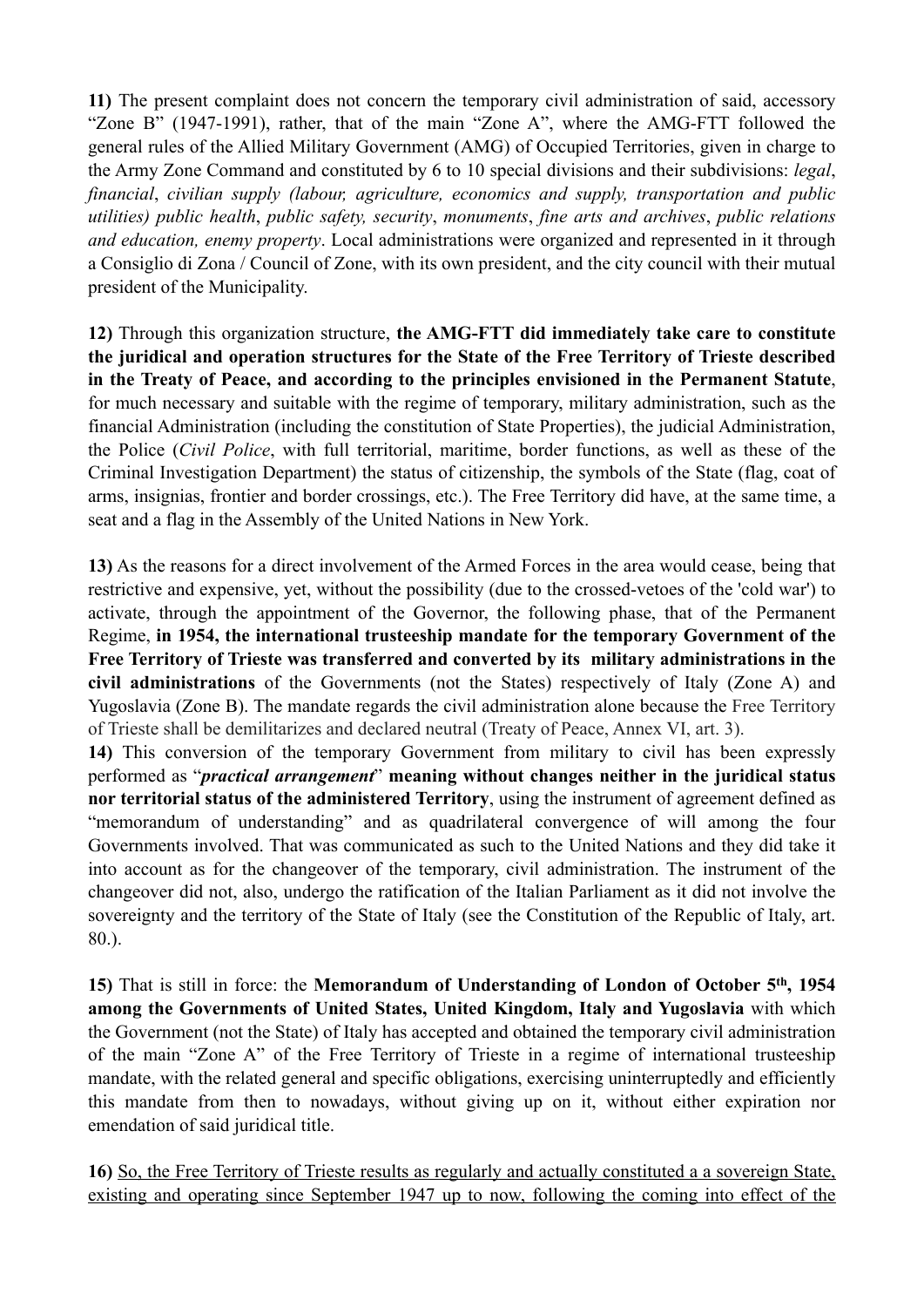Treaty of Peace and of the constitution of the full functioning of the regime of temporary Government established by that, as international trusteeship mandate, until 1954 in form of Allied Military Administration and then, since 1954 in form of temporary civil administration of the Italian Government. All opposite thesis, expressed by Italian parts, and, back then even Yugoslav parts, result as merely political statements, meaning these remain ungrounded as for their factual and legal value.

**17)** The administering Italian Government and the State of Italy cannot either claim the expiration of the general and specific obligations which they have assumed under intenrational law, respectively with the Memorandum of London of 1954 and with the Treaty of Peace of 1947 in regarding of the Free Territory of Trieste, justifying themselves with a supervening impossibility of performance or with the intervention of fundamental change of circumstances not predicted by the time of the subscription (the so called, implicit *rebus sic stantibus* clause).

The legal situations which exclude the possibility to claim, as for this case, said expiration are these codified in the applicable Vienna Convention on the Law of Treaties, articles. 61, clause 2 and art. 62, clauses 1 and 2, points a) and b), since the obligations involved have established borders, and the changes of circumstances derive from unilateral violations of said obligations committed by the parties involved. Meaning these have been committed by the Italian Government and the State of Italy against the Free Territory of Trieste, whose citizens result therefore to be the damaged part, carrying individual and collegial rights to complaint, to oppose and to receive a remediation.

### **Chapter II**

# **Sovereignty of the people and self-determination rights**

Since the constitution of the Free Territory, in force and in execution of the Treaty of Peace, follows **the right of sovereignty belonging to its population, which is formed by the persons having right to the citizenship of the Territory** (and, as such, they are not part of the Italian people). So, all the citizens of the Free Territory Libero, both as individuals and in association, are holders of both rights and duties and the legitimate interest to claim these with conform means, in front of any institution and at time.

The rights mentioned do especially include:

**a) self-determination right**, which is the general and intransgressible norm of intenrational law that, as such, produces juridical effects (rights and duties) for the whole international Community and cannot be derogated not even through international agreements.

The principle of self-determination of folks does actually grant their right to freely decide as for their political status and to freely persecute their economic, social and cultural development. Enunciated in the Deceleration of Independence of the United States of America (1776) and mentioned in the Statute of the League of Nations (1919), is now an integral part of the legal principles codified by the Organization of the United Nation, bounding both for the Organization and for the Member States (the Free Territory of Trieste is a member since 1947, Italy since 1955) with a prohibition to both obstacles or restrictions.

We recommend to take note of: Charter of the United Nations (1945), Chapter I, article 1, paragraph 2; *International Covenant on Economic, Social and Cultural Rights*, as well as *International*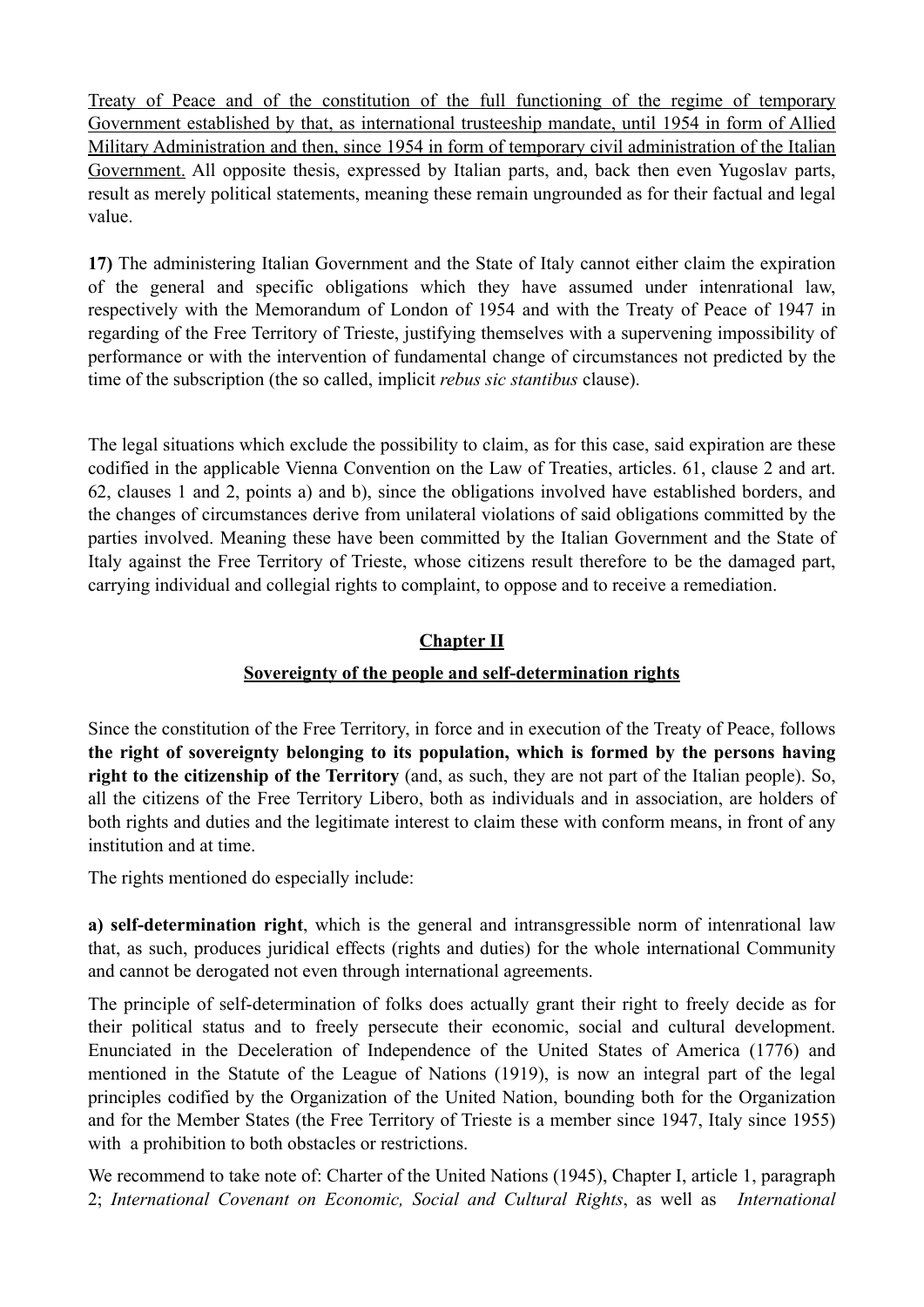*Covenant on Civil and Political Rights* (1966) implemented by Italy with L. 881/1977; Declaration on Principles of International Law concerning Friendly Relations and Co-operation among States (1970); Organization for Security and Co-operation in Europe – Helsinki Final Act (1975).

**The Countries in charge of the administration of the territories under trusteeship administration** are as well explicitly bounded to promote the enforcement of the self-determination right of the folks to the people under administration, in conformity to the provisions of International instruments (Charter of the United Nations, International Covenant on Economic, Social and Cultural Rights; International Covenant on Civil and Political Rights, part I, article 3 of year 1966).

**b)** the annexed **right to freely manage and dispose of their own resources**, without prejudging the obligations deriving from international economic cooperation, grounded on the principle of mutual interest and of intenrational law: by no means a folk can be deprived of their own means of subsistence (*International Covenant on Economic, Social and Cultural Rights*, as well as International Covenant on Civil and Political Rights, part I, article2 of year 1966, implemented by Italy with Law 881/1977).

# **Chapter III**

#### **The succession of the Italian Government in the mandate of temporary administration**

**1)** The transmission of the powers of temporary administration over "Zone A" of the Free Territory of Trieste under the Memorandum of London took place, **conterminously**, on November 26th, 1954 between the Allied Military Government and the Italian Government in person of General De Renzi, through a specific "Proclaim to the population of the Territory of Trieste".

**2)** In the proclaim, De Renzi stated he was assuming temporary, until the coming into office of a Commissar of Government, the civil and military powers "in this Zone" **in fulfillment of art. 2 of the Memorandum of Understanding, stating that «***the Italian Government, immediately after the cessation of the Allied Military Government, in the Territory of Trieste, is going to extend the civil administration over the Zone of the territory itself, that has been put under their responsibility under aforementioned article 2***»**; confirming as well that «*laws and regulations in force in this Zone remain their efficacy*». Please, take note that the expression "put under their responsibility", used in consequent acts too, is that codified in the Charter of the United Nations as for trusteeships (see above, Chapter 1, point 8).

**3)** The Commissar of Government was appointed with DPR (Decree of the President of the Republic, Presidential Decree) of November 27th (no number.) «*in consideration of the necessity to assign to a General Commissar the administration of the Territory of Trieste that, after the cessation of the Allied Military Government, has been put under the responsibility of the Italian Government*» defining its functions as «*Commissario Generale del Governo (*General Commissar of Government*), under the direct authority of the President of the Council of Ministers, for the Territory of Trieste that has been put under the responsibility of the Italian Government, invested of the powers of the Government itself as for the administration of the territory, as well as of powers which had already been exercised over the aforementioned territory by the ceased Allied Military Government*.»

**4)** The General Commissar could only, due to this, act in name and on the account of the administering Government and only the powers of the Government and legislation provisioned by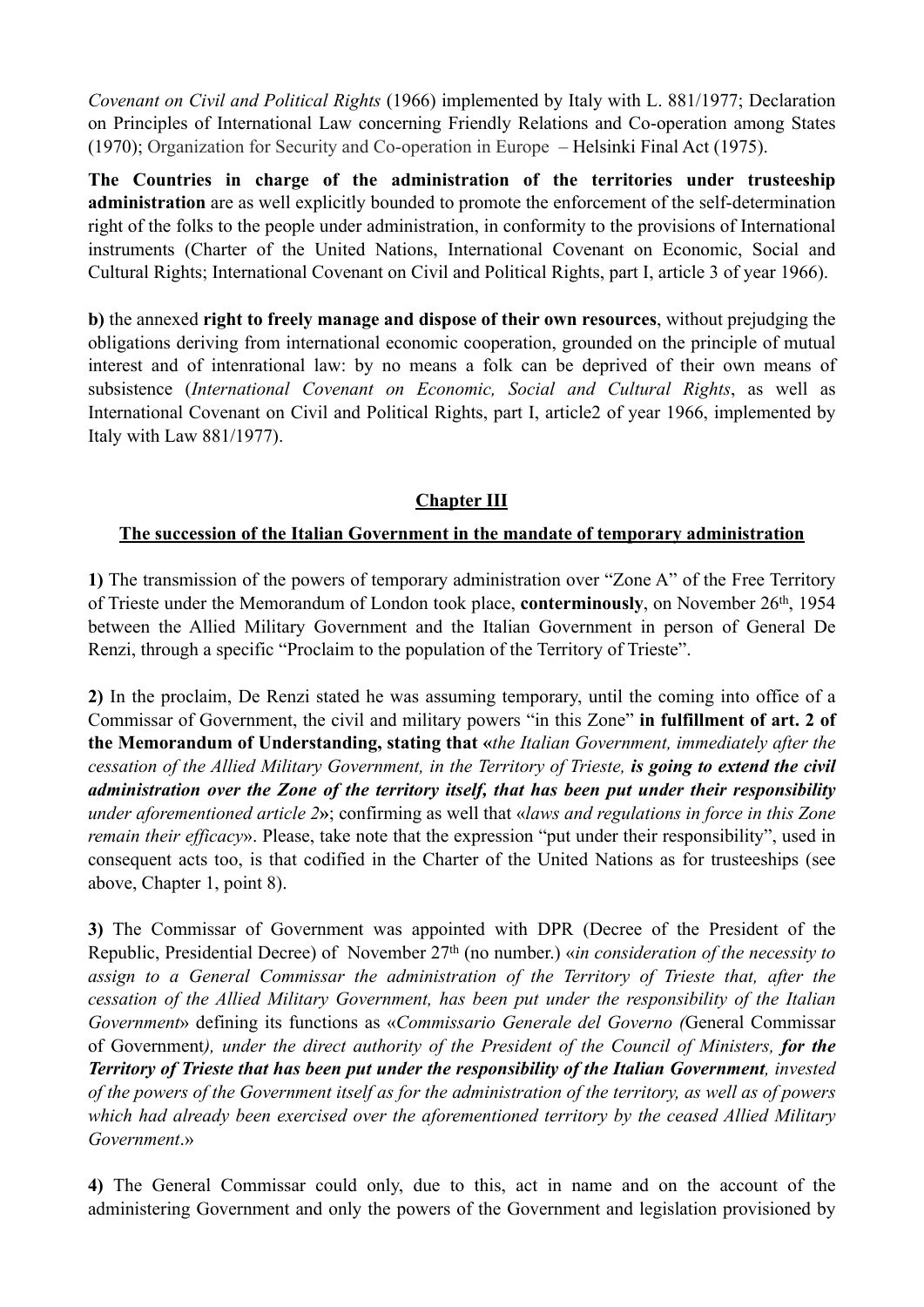the international trusteeship mandate, for the purposes and within the limitations that had set, **meaning, maintaining distinct and separated the jurisdiction of the Free Territory under trusteeship from that of the State of Italy.** So, the enforcement of laws and general legal principles following from Italian legislation cannot take place directly, as it happens in the territories under the sovereignty of the State of Italy, but it can only be "mediated" through specific acts of the administrating Italian Government.

5) For this reason, in his Proclaim of September 15<sup>th</sup>, 1947, the chief of the Allied Military Government of the Free Territory of Trieste confirmed that Italian laws prior to September 8<sup>th</sup>, 1943, would remain in force and these became the ground for the development of the specific legislation of the Territory under administration. And the succeeding General Commissar of the administering Italian Government had once again confirmed this specific legislation by establishing, with its own Decree n. 1 of October 29<sup>th</sup>, 1954 that "*In the Territory of Trieste put under the responsibility of the Italian Government, the laws, regulations and arrangements in force in the same Territory shall remain in force, unless these being then abrogated or emended*."

**6)** Also, to solve any interpretation issue arising as for the general principles of the legal asset of the Free Territory of Trieste in regard to the coexistence of its exclusive norms with these deriving from Italian legislation, the General Commissar established with Decree n. 100 of March 5th, 1955 titled "*Principi generali del diritto vigente nel Territorio di Trieste*" (General principles as for the laws in force within the Territory of Trieste) that «*The general legal principles in force within the Territory of Trieste are these of the legal system of the State of Italy, to which the administration of the Territory has been entrusted*».

**7)** So, this extension (of declarative nature, yet, not prescriptive) of the general principles alone, not as for specific norms, of the Italian legal system does not affirm, rather, it excludes the superposition of that over the legal system off the Free Territory. So, as the reason of the extension as for the entrust of the administration "to the State of Italy" does only regard the functional aspects, secondarily entrusted to its structures by the Italian Government which is entitles of the primary, international mandate of administration. To which are bounded as well the organs of the State of Italy exercising of any further, secondary mandate.

**8)** The succession acts of the Italian Government confirms once again that this took place only under the title legally recognized as an international trusteeship mandate of temporary, civil administration, since the sovereignty of the State above the Zone had ceased when the Treaty of Peace of 1947 come into force.

# **Chapter IV**

# **Intervening Territorial changes**

**1)** As for the main "Zone A" of the Territory of Trieste, entrusted under the temporary, civil administration of the Italian Government, this legal status remained unchanged up to now, as it has never been modified by successive international instruments deputed to intervene as for the full validity and efficacy of either the provisions of the Treaty of Peace or these of the international trusteeship.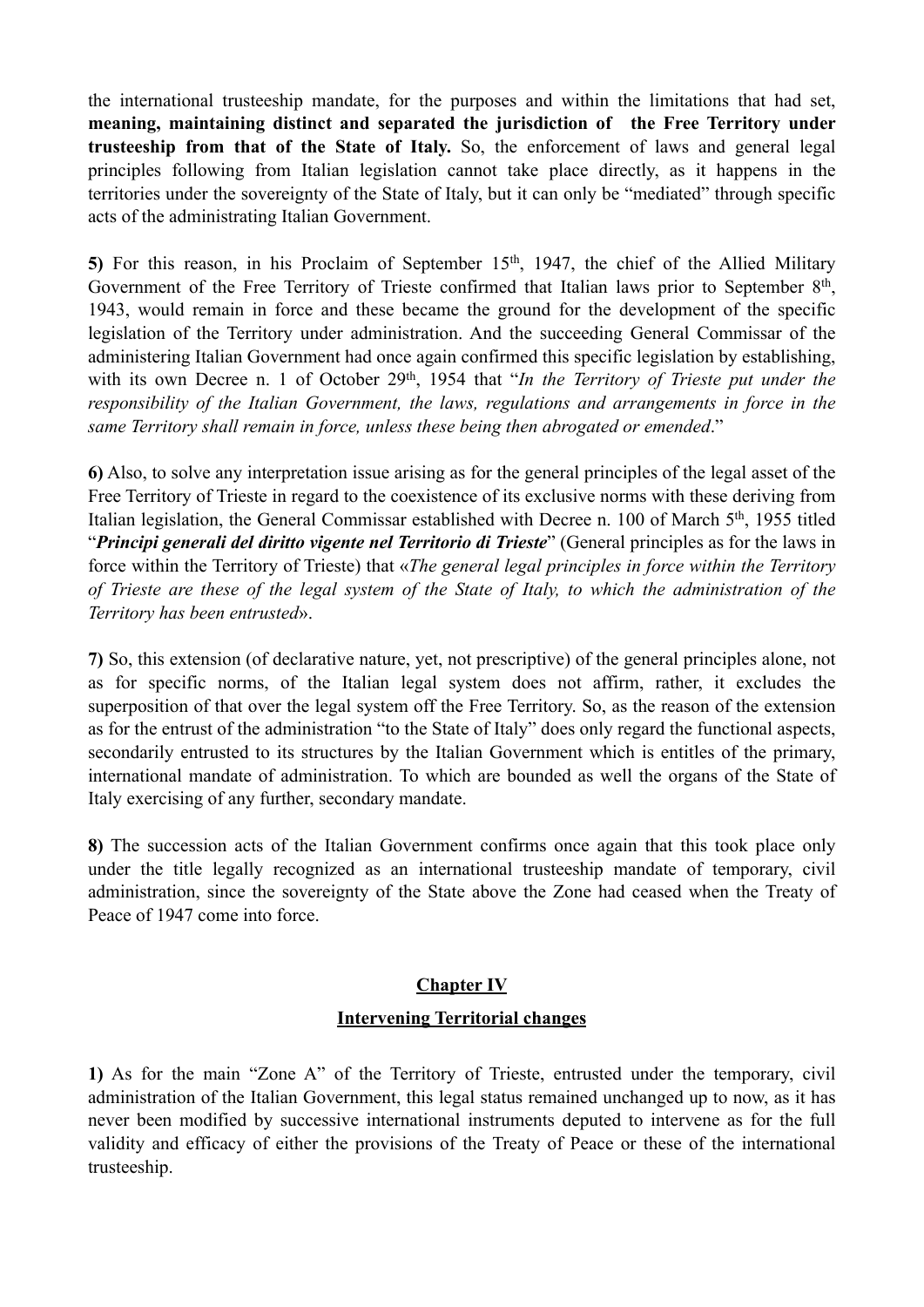**2)** Yet, the legal status of the accessory "Zone B" as a part of the Free Territory of Trieste results modified in years 1991-92: **a)** by the dissolution of the Yugoslav Government which, as such, had been entitled of thee international trusteeship mandate, which did then expire with that without becoming part of the succession to the Federal Yugoslav State, to which it did not compete **b)** following various expressions of the will of all the signatory States of the Treaty of Peace and all member States of the United Nations, expressed through the acknowledgment of the sovereignty of the new, independent Republics of Slovenia and Croatia within the borders which then include the now ex "Zone B".

**3)** As an effect and since the date of the consequent territorial changes, the Free Territory of Trieste does now exclusively consist in the main - and now ex - "Zone A" under Italian trusteeship, which is the subject of the present complaint.

**4)** So, beginning with this date, any question regarding the status and the previous rights of ex "Zone B" does exclusively involve its resident or refugees and the present Republics of Slovenia and Croatia. Follows that it is not included in the subject, nor in the matter, nor in the purpose of the present complaint, presented by the citizens of the current Free Territory of Trieste against their temporary civil administrator: the Italian Government.

# **Chapter V**

# **The obligations of the Italian Government under the Mandate**

**1)** The general and specific international obligations of the Italian Government as for the exercising of temporary trusteeship as for which it succeeded to the Allied Military Government regard:

**a)** the full respect of intenrational law, which means fundamental democratic rights such as the right to citizenship of the Free Territory of Trieste (art. 6, Annex VI and others, art. 15 of the Universal Declaration of Human Rights; certified by the Republic of Italy, D.Lgs. 25.9.1947 and L. 4.4.1953, n. 238), the right to popular sovereignty as well as their exercise through active and passive suffrage and other forms of democratic expression of the will of the people, including the right of selfdetermination;

**b)** the respect and fulfillment of the obligations and purposes of the trusteeship mandate, as well these were disposed with the Treaty of Peace and its specific Annexes, governing the Free Territory of Trieste in the best possible way and in conformity to all aforementioned provisions, preserving its integrity and independence (art. 21 point 1) and granting its social and economical development until the appointment of the Governor, in charge of activating the envisioned, further phase of the provisional Government;

**c)** the consequent – and needed to archive that – maintaining of all the functions (financial, judicial, security and police, etc.) needed for the administration of the Free Territory, separated from these of the State of Italy, just like the just like the temporary Allied Military Government did and in consideration of the fact that the State of Italy is a third country which is administered by the same Government, but with a different title; follows that wherever the trusteeship administration, takes place for reasons and purposes legit of institutions and public workers of the State of Italy, their duties must be expressly conferred, limited and adjusted and correctly bounded to the mandate and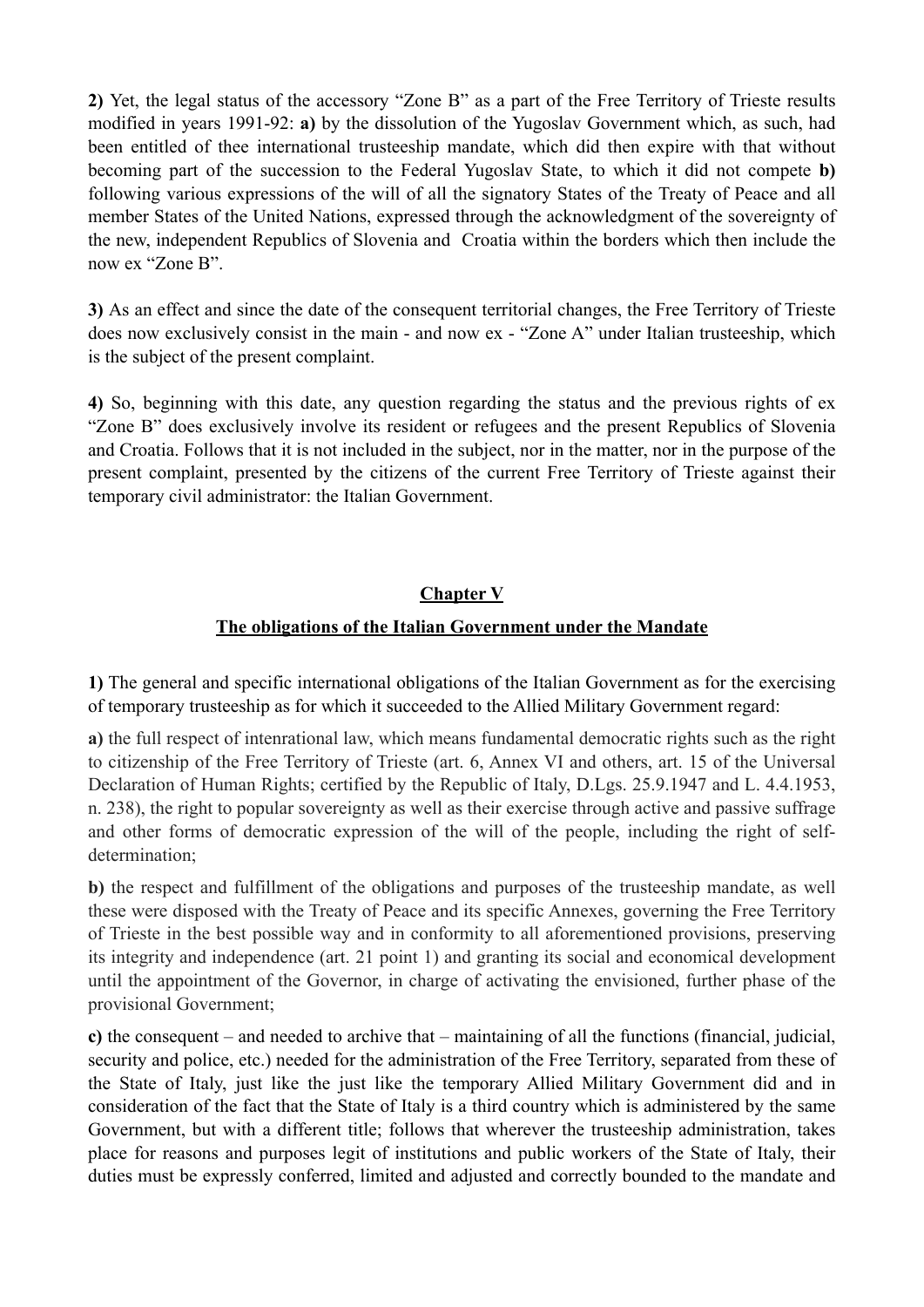its purpose, in fulfillment and faithful and exclusive representation of the interests of the Territory and population under administration, not of these of the State of Italy.

**d)** the complete and efficient enforcement of the provisions constituting the Special Statute, Annex II of the Memorandum, as for the protection smaller ethnic groups, even charging the inciting of hate against either nations of races as a crime, as well as the acknowledgment, to all the citizens of the Free Territory, of the rights and freedoms established with the Universal Declaration of Human Rights, adopted by the United Nations General Assembly on December 10th, 1948.

**e)** the exercising and efficiency of a temporary Government through democratic confrontations with representatives of the population of the Free Territory having the same purposes and role as these envisioned by the principles of the instruments for the provisional and permanent Government.

**f)** the obligation to "*maintain the Free Port at Trieste in general accordance with the provisions of Articles 1-20 of Annex VIII of the Treaty of Peace with Italy*", since the International Commission could not be formalized yet as for the following articles, so, that should have been done organizing international meetings suitable to satisfy the same needs.

### **2) specific obligations as for the Free Port**

The provisions of Articles 1-20 of Annex VIII of the Treaty of Peace, "*Instrument for the Free Port of Trieste*" to which the temporary civil administration of the Italian Government should adjust, as these can be applied even under this title, do in particular state:

**a)** that the Free Port, with its related privileges and warranties, is constituted In order to ensure that the port and transit facilities of Trieste will be available for use on equal terms by all international trade and by Yugoslavia, Italy and the States of Central Europe, in such manner as is customary in other free ports of the world (art. 1, n1);

**b)** that Merchant vessels and goods of all countries shall be allowed unrestricted access to the Free Port for loading and discharge both for goods in transit and goods destined for or proceeding from the Free Territory. With no customs duties or charges other than those levied for services rendered (art. 5, n. 1-2), including port taxes under the competence of the authorities of the Free Territory (art. 9, n.1);

**c)** that the activities allowed to benefit the positive conditions of the Free Port include both usual warehousing, storing, examining, sorting, packing and repacking and similar activities (art. 6) and the processing of goods or manufacturing activities (art. 7, n. 1-2);

**d)** that the Free Port of Trieste is constituted "*as a State corporation of the Free Territory*", meaning as State Corporation of the Free Territory of Trieste (art. 2, n.1) and that e this organ has its own administration and account, excluding, over its area, the jurisdiction of any State (art. 3, n.2);

**e)** that the administration of the Free Port is carried on and exercised under its own, unbreakable, provisional constitution as for operation means, instruments and wealth, formed by the territory and installations of the free zones of the port of Trieste within the limits of the 1939 boundaries (art. 3, n. 1), and all Italian state and para-statal properties within the limits of the Free Port which, according to the provisions of the present Treaty, shall pass to the Free Territory shall be transferred,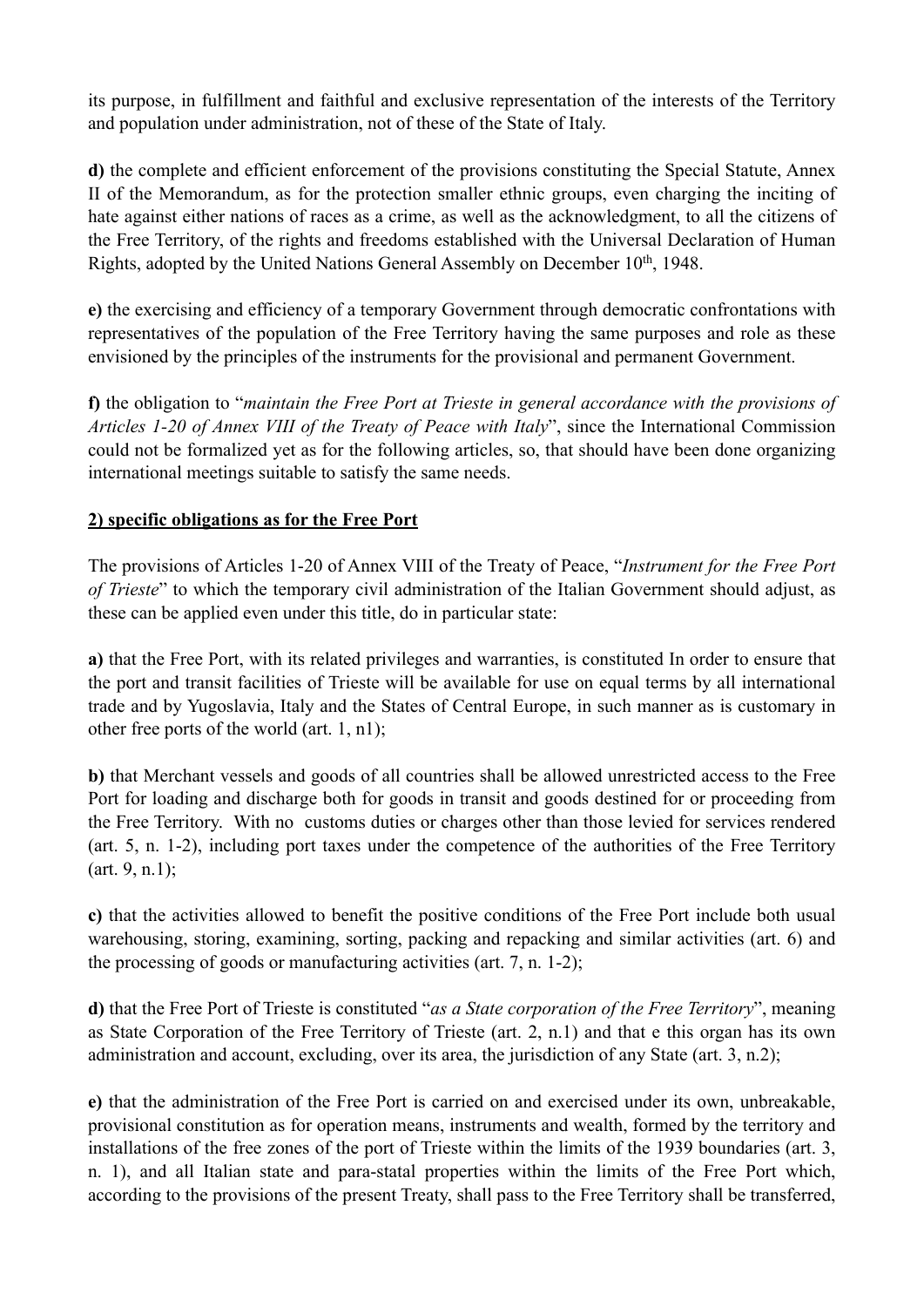without payment, within the same limits (art. 2, n. 2; cf. art. 1 Annex  $X -$  Economic and Financial provisions relating to the Free Territory of Trieste);

**f)** that this fundamental asset, which is so constituted by all areas and specific functional infrastructures, (soils, basins, docks, piers, storehouses, railroads, streets, etc.) as well as bounded to the exclusive uses of the Free Port in title of use under intenrational law, which, as such, cannot be suppressed nor modified without the consent of all international subjects involved (including the Free Territory of Trieste) shall only be increased (so, nor reduced nor moved or devastated) in case of necessity and upon the judicial authority authorities of the the Free Port and of the Free Territory (art. 3, n. 4), which so are the only ones in title to decide as for the increasing of said areas;

**g)** that the legal representation and administration of the Free Port must be carried on by the Director of the Free Port, whom shall not be a citizen of Yugoslavia or Italy and shall be appointed by the legal authorities of the Free Territory, possibility referring to the Security Council of the United Nations. (art. 18, n. 1-2) also, the Director does personally hold all rights and duties of this role (art. 18, 19 and 20);

h) that among the rights of the Director there is the appointment of other employees of the Free Port, and that in all appointments of employees preference shall be given to citizens of the Free Territory (art. 18, n. 3);

i) that inspections by the authorities of the Free Territory shall be permitted within the Free Port to the extent necessary to enforce the customs or other regulations of the Free Territory for the prevention of smuggling (art. 8) measures for the protection of health, public services and also to ensure police and fire protection (art. 14-15);

j) that the Free Territory of Trieste and all third States (including the State of Italy) whose territories are traversed to goods transported by railroad between the Free Port and the States which it serves, without any discrimination and without customs duties or charges other than those levied for services rendered (art. 16, n. 1);

**k)** that the Free Territory of Trieste and all third States (including the State of Italy) through whose territory such traffic passes in transit in either direction shall do all in their power to provide the best possible facilities in all respects for the speedy and efficient movement of such traffic at a reasonable cost, and shall not apply with respect to the movement of goods to and from the Free Port any discriminatory measures with respect to rates, services, customs, sanitary, police or any other regulations. (art. 16, n. 2). grant in accordance with customary international agreements freedom of postal, telegraphic, and telephonic communications between the Free Port area and any country for such communications as originate in or are destined for the Free Port area (art. 17);

**l)** that the Free Territory of Trieste and all third States (including the State of Italy) shall take no measures regarding regulations or rates which would artificially divert traffic from the Free Port for the benefit of other seaports. Measures taken by the Government of Yugoslavia to provide for traffic to ports in southern Yugoslavia shall not be considered as measures designed to divert traffic artificially. (art. 16, n. 3).

#### **3) Specific economical and financial obligation**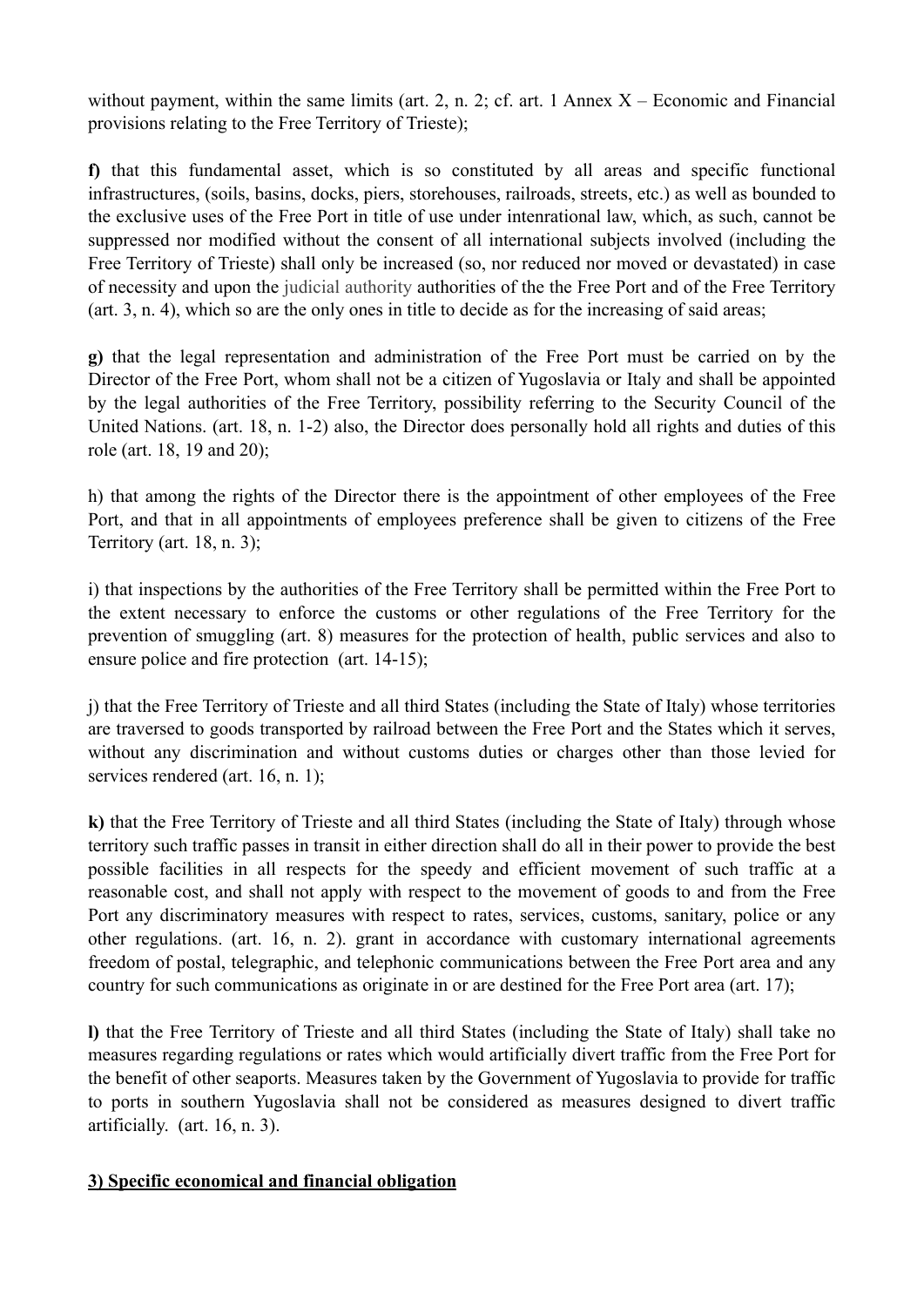The financial obligations of the Government of Italy as temporary civil administrator of the Free Territory of Trieste under international trusteeship mandate keep being regulated, as it was for the previous Allied Military Government, by the general principles of international law and the ordinary principles of the correct administration and specific provisions of the Treaty of Peace collected in Annex X – Economic and financial provisions relating to the Free Territory of Trieste.

All general, financial obligations of intenrational law are these defined in the Charter of the United Nations as for the matter of trusteeship.

The ordinary, fundamental obligations to a correct financial administration do mainly consist, other than in the premise of honesty, rigorous and efficient conduction, in the proper maintaining of the separation of the goods (wealth, State Properties), of the administrator, and of the financial accounts (administrative, fiscal and budget management) of the State under administration from these of the administering Government and third countries;

Annex X does especially and as well bound to:

**a)** constitute the State Properties o the Free Territory of Trieste, to which shall be transferred without payment (art. 1, as well as Annex VIII, art. 2, n. 2) all Italian State or para-state properties within either the Free Territory or the Free Port and, in particular: movable and immovable property of the Italian State, of local authorities and of public institutions and publicly owned companies and associations, as well as movable and immovable property formerly belonging to the Fascist Party or its auxiliary organizations. (art. 2).

**b)** to exempt the Free Territory of Trieste from the payment of the Italian public debt: "*The Free Territory shall be exempt from the payment of the Italian public deb*t". This norm, included in article 5, relates to the public debt of back then, but even its consequences – both fiscal and financial – until the present days, on the public debt of the State o Italy; whose successive taxes cannot be collected either from the Free Territory of Trieste, since that is a third County, under international trusteeship assigned to the Government, not the State of Italy.

**c)** as for the constitution of the Wealth of the Free Territory of Trieste, the Italian State shall assume the obligations towards holders who continue to reside in the Free Territory, or who, being juridical persons, retain their *siège social* or principal place of business there, in so far as these obligations correspond to that portion of this debt which has been issued prior to 10 June 1940 and is attributable to public works and civil administrative services of benefit to the said Territory but not attributable directly or indirectly to military purposes (art. 5).

**d)** as for the decisions concerning the future status of external obligations secured by charges upon the property or revenues of the Free Territory shall be governed by further agreements between the parties concerned. (art. 6);

**e) s**pecial arrangements shall be concluded between Italy and the Free Territory to govern the conditions under which the obligations of Italian public or private social insurance organizations towards the inhabitants of the Free Territory, and a proportionate part of the reserves accumulated by the said organizations, shall be transferred to similar organizations in the Free Territory. (art. 7), granting, by doing so, the continuity and maintaining of the rights gained and of the consequent payment of social insurance and other forms of assistance.

**f)** to regulate any controversy that might take place as for the fulfillment of economical-financial dispositions of Annex X under the conciliatory procedures of art. 83 of the Treaty of Peace, in this specific case, involving a representative of the Government of the Free Territory and another for the Italian Government, eventually assisted by third parties.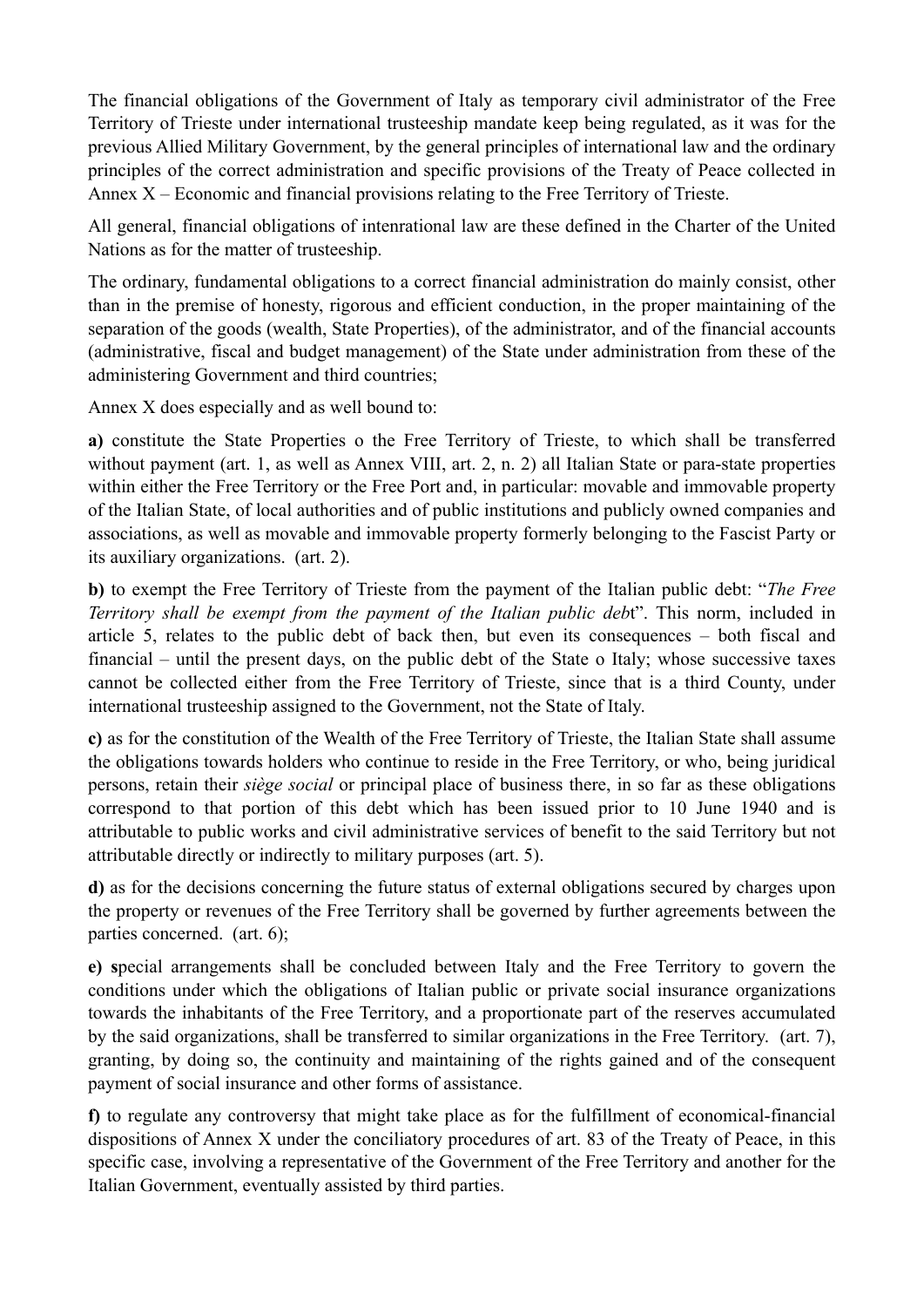# **Chapter VI**

#### **Involvement of third countries**

Third countries concerned as for the respect and rightful execution of the provisions of the Treaty of Peace as for the Free Territory of Trieste, and as for its correct administration both provisional and final, are the Signatory States of the Treaty which have assumed this obligation, and all Member States of the United Nations entitled of the right to a free and indiscriminate use of the International Free Port of Trieste and of all connected benefits.

### **Chapter VII International obligations of Italy as a third Country**

The international obligations of Italy, as a third country, towards the Free Territory of Trieste, are:

**a)** the generic bounds of Italian legislation to the fulfillment of Italian legislation, without distinctions among customary obligations and these following from specific agreements among States (articles 10 and 117 Cost, it,). Follows that all international law ratified through domestic laws do as well count as laws of the State which prevails over domestic law (cf. Cass. Pen. Ital. 21.3.1975), and any domestic State law in conflict with a ad international agreement that has been ratified this law results illegitimate as it is anti-constitutional (Corte Cost. Ital.,sent. 348 e 349 del 24.10.2007), and follows the illegitimacy of any consequent act.

**b)** the supply of water, electricity and movement across the frontiers for the Free Territory (Annex IX).

**c)** Italy shall continue to be responsible for loss or damage sustained during the war by property in ceded territory or in the Free Territory of Trieste belonging to United Nations nationals. (Art. 78, n. 7).

**d)** freedom of transit shall, as for goods transported by railroad between the Free Port and the States which it serves, without any discrimination and without customs duties or charges other than those levied for services rendered (Annex VIII, art. 16, n. 1); to provide the best possible facilities in all respects for the speedy and efficient movement of such traffic at a reasonable cost, and shall not apply with respect to the movement of goods to and from the Free Port any discriminatory measures with respect to rates, services, customs, sanitary, police or any other regulations (art. 16, n. 2. with customary international agreements freedom of postal, telegraphic, and telephonic communications between the Free Port area and any country (art. 17).

**e)** to take no measures regarding regulations or rates which would artificially divert traffic from the Free Port for the benefit of other seaports. (art. 16, n. 3).

**f)** Italy shall continue to be liable for the payment of civil or military pensions earned, as of the coming into force of the present Treaty, for service under the Italian State, municipal or other local government authorities, by persons who under the Treaty acquire the nationality of the Free Territory, including pension rights not yet matured. (Annex X, art. 8).

**g)** Italy shall return property unlawfully removed after 3 September 1943 from the Free Territory to Italy. (Annex X, art. 15)

**h)** Italy shall return to the Free Territory in the shortest possible time any ships in Italian possession which were owned on 3 September 1943 by natural persons resident in the Free Territory who acquire the nationality of the Free Territory under the present Treaty, or by Italian juridical persons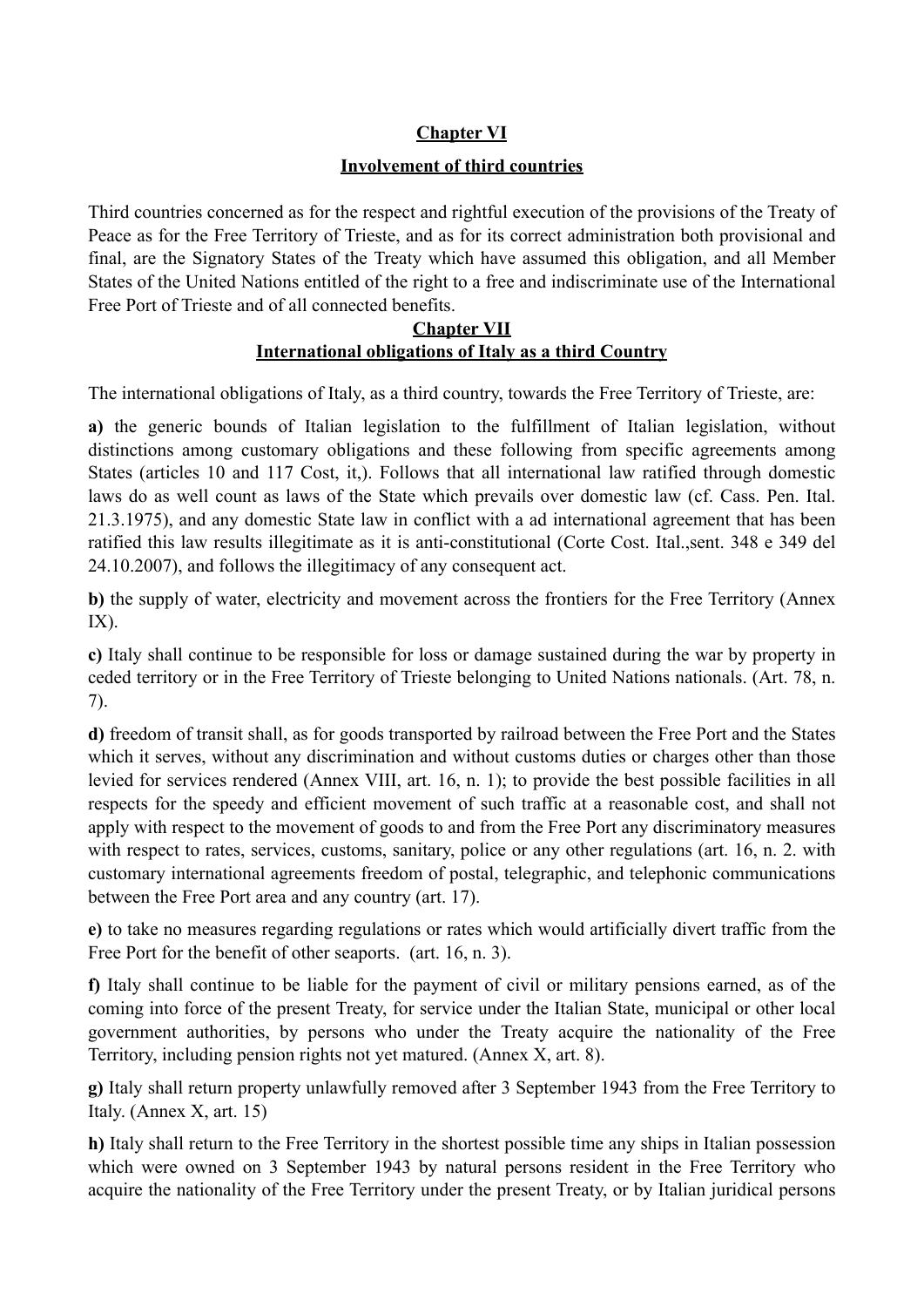having and retaining *siège social* in the Free Territory, except any ships which have been the subject of a *bona fide* sale. (Annex X, art. 16).

**i)** a just and equitable allocation of rolling stock and railway equipment and of dock and harbour craft and equipment (art. 17)

**j)** Italy waives all claims of any description against the Allied and Associated Powers on behalf of the Italian Government or Italian nationals arising directly out of the war or out of actions taken because of the existence of a state of war (art.76, 1); to submit to the appropriate Italian authorities for review any judgment given by an Italian court between 10 June 1940 and the coming into force of the present Treaty (Annex XVII, B).

# **Chapter VIII**

# **Exercise and violations of the trusteeship mandate committed by the Italian Government**

**1)** During the exercising 1954-2013 of the international trusteeship mandate over the Free Territory of Trieste, the Italian Government (in the succession of all of its members and leaders pro-temp) has committed **continuous and increasing violations of the obligations and purposes of the mandate, both individual and collective rights off the citizens of the State under administration, in order to take that over through illegitimate and mendacious means, in favor of the bordering State of Italy.** Causing, by doing so, unfair and severe damages – moral and material – to both the population of the administered State and to the whole International Community, as it has the right to use the Free Port of Trieste.

**2) There are all the needed evidences as for all violations and damages we mentioned.** Also, even in international law the violations to the obligations under a mandate that were committed by the administrator harming the administered subjects do not cause the extinction of the violated, mandate or administration, rather, the ma removal of the unfaithful administrator.

**3)** The violations took place at different degrees, in more phases, but **through one, always identical system, meaning forcing or hiding the violations of the mandate with massive political operations made of repression of democratic dissent and massive financing, with both public and secret money, the parties, organizations, personnel propaganda or press linked to either neo-Fascism or Italian frontier nationalism**, as fanatics (belonging to both left and right wing) supporting Italian sovereignty or revanchist/*irredentisti* claiming all eastern lands that Italy had ceded with the Treaty of Peace. This is how Trieste has been manipulated and given in charge to a rotten, local political class, picked according to its nationalist militancy and then involved in the well-known corruptions of the political system of Italy.

**4)** The first phase of the violations took place between 1954 and 1963, and it consisted in respecting the legal aspects of the administration mandate through the acts of the General Commissar of Government, yet **as for the side of political-ideological propaganda, in consisted in the simulation of the sovereignty of the State of Italy**.

**5)** During this time, and for this purpose, the administering Italian Government **has slowly dismantled the installations of the Free Territory as a State** that had been create by the Allied Military Government, substituting these with the installations of the State of Italy which are not obliged to fulfill the obligations under the mandate (as for it, Italian employees are not instructed,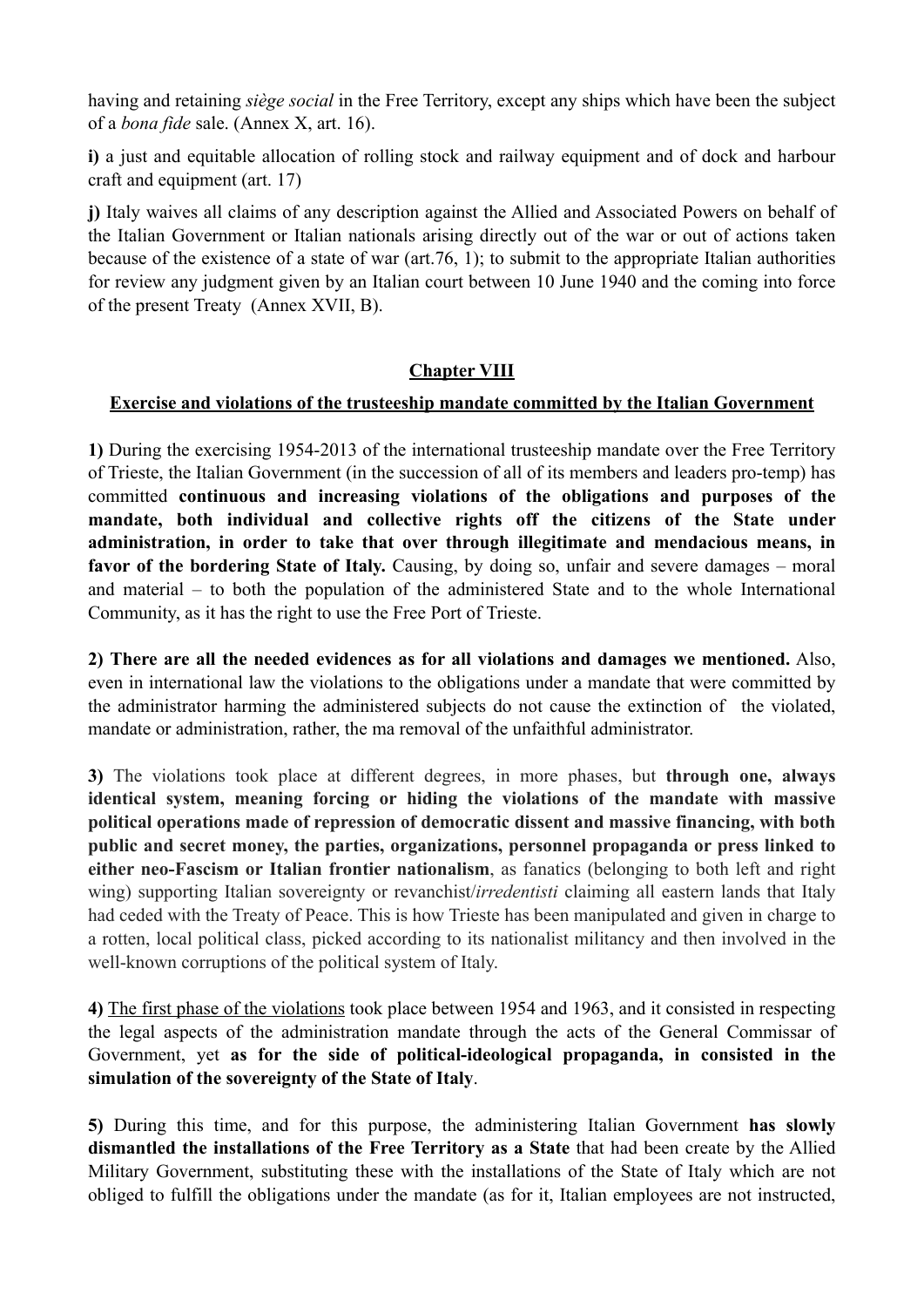rather, misinformed) and in violation of the very rights to citizenship of the population. Even, it has been reconstituted – and without institution act – the Province of Trieste which had ceased with the Treaty of Peace following the end of Italian sovereignty. Also, in 1956 has been suppressed with joined Italian-Yugoslav operation the daily press which supported the independence of Trieste.

**6) Also, the financial administration of the Free Territory has been illegitimately confused with that of the State of Italy, and the population and the taxation of the Free Territory have been undergoing the constantly increasing fiscal impositions of Italy, in violation of the prohibition, provisioned by the Treaty of Peace, since the Triestine population is exempt from the payment of the Italian public debt**.

**7)** At the same time, the Register of State Properties of Italy took over, unfairly and with no right, the State Properties of the Free Territory of Trieste, and, by doing so, **it subtracted to the administered population their whole State wealth, which can be currently estimated up to dozens of billions Euro**.

**8)** A second phase of the violations has begun in 1963, when the Italian Parliament (meaning that of a third Country) with its own constitutional law **has instituted Region Friuli Venezia Giulia, unfairly annexing** to the Italian provinces of Gorizia, Udine and Pordenone not the Province of Trieste, which is juridically non–existent, but **the single Municipalities which do, in reality, constitute Zone A of the Free Territory of Trieste**. This means that, as for this part, the law is illegitimate and thus null, as it infringes both the Italian Constitution and the status the Free Territory holds under international law. Meaning the Treaty of Osimo cannot have any valid, legal effect as for the status of the Free Territory.

**9)** At the same time, the unconstitutional law which declared ceased the General Commissar of Government for the Territory of Trieste, has instituted the ordinary organ of the Commissar of Government in the Region which does not have the special, legislative powers of the General Commissar. **So, starting with that moment, the legitimate extension of the norms from the Italian legal system to that of the Free Territory of Trieste under temporary administration has no longer taken place.** 

**10)** In 1966, the temporary administrating Italian Government **has closed the shipyards of the Free Territory of Trieste to favor these of the State of Italy**, heavily repressing a popular upraising, and it has begun a policy for the gradual isolation and suffocation of the Free Port and the industries of Trieste to favor the ports of the State of Italy.

**11)** A further phase of violations has begun in 1975, when **Italy and Yugoslavia, despite their status as third parties, agreed on the bilateral Treaty of Osimo with which they did mutually recognize as a border the demarcation line between the two Zones of the Free Territory** under temporary administration of the respective Governments and, following from that, they declared the efficacy of the Memorandum of London had ceased only as for mutual relations (but not under International Law).

**12)** This means the Treaty of Osimo **could not produce legal effects neither as for the existence of the Free Territory of Trieste, nor as for the concerning provisions of the Treaty of Peace and Memorandum of London** in regard to the administered population ad international guarantors.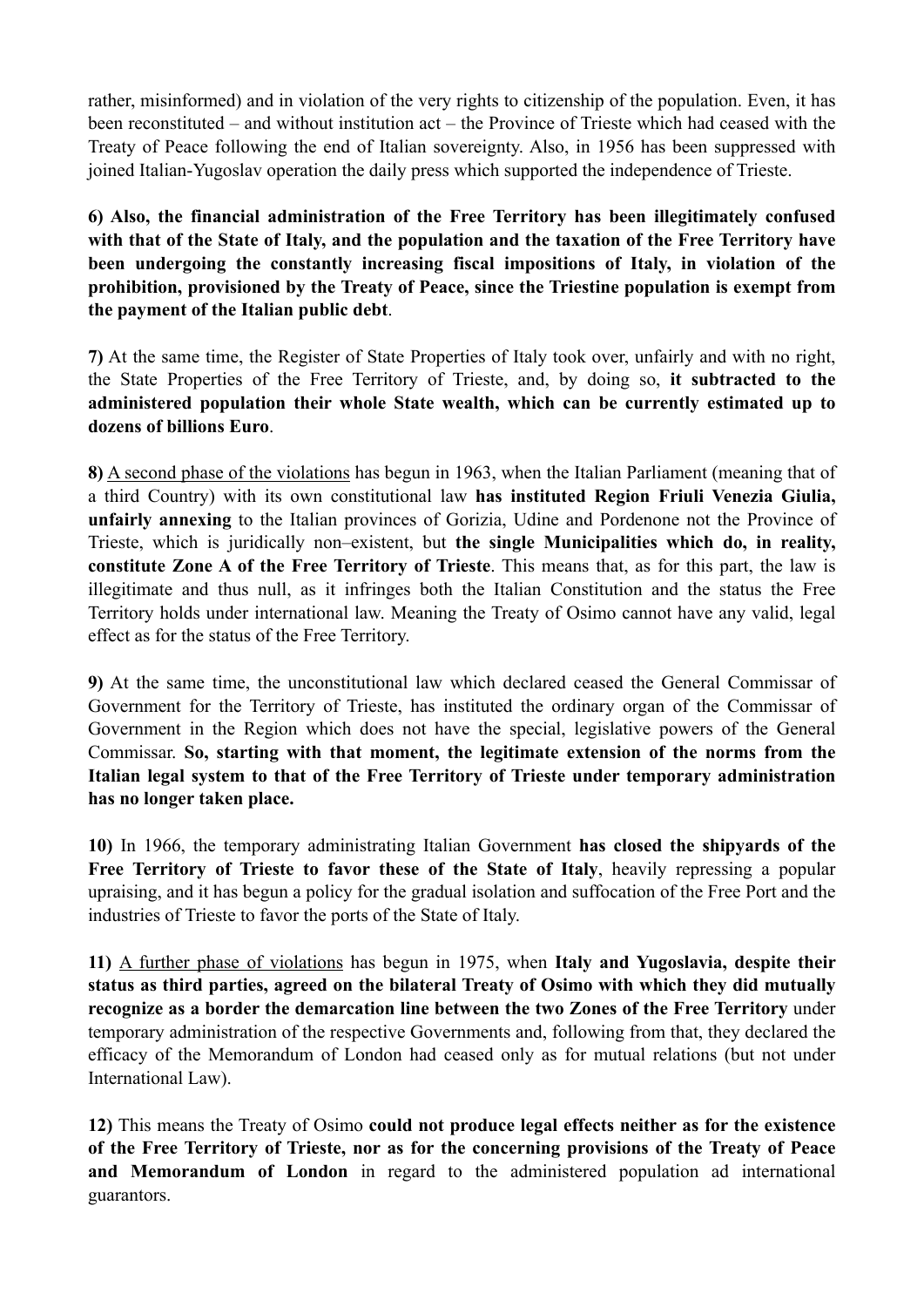**13)** Following the ratification of the Treaty, the Security Council of the United Nations did simply limit itself to agree that in 1977, under the request of the Italian and Yugoslav representative to take off its agenda the points "*appointment of a Governor for the Free Territory of Trieste*" e "*the question of the Free Territory of Trieste*", but **it then confirmed with an official letter** of May 20<sup>th</sup>, 1983 that these can be risen once again, at any moment, by the request of a Member State of the United Nations. So, both instruments – the Treaty of Peace of 1947 and the Memorandum of 1954 – **are considered fully in force by international diplomacy** (CFC. *Treaties in Force - TIF*, annual publication of the United States Department of State USA 2012).

**14) Even, – and despite having no title to do so – the State of Italy presents itself as the interlocutor of the European Union** and other international institutions **even as for matters involving the Free Territory of Trieste** and, by doing so, it simulates its sovereignty over it on this level as well.

**15)** In the 1990s, the current phase of the violations of the mandate of administration began, with the administering Italian authorities emphasizing as much as possible both their simulation of sovereignty and the suffocation of the Free Port of Trieste in favor of the ports of the Italian peninsula. For this purpose, the temporary administering Italian Government did, in particular **omit to perfection the autonomy and administrative powers of the Free Port** as provisioned in the Treaty of Peace, **reducing and delayed the founding for the infrastructures, drastically cut railroad connections**; it does as well attempt to **block one of the two main parts** of the Free Port with incompatible plants (a rigassification terminal), **and to eliminate the other one** urbanizing it both illegally and in violation of the bounds related to its international destination.

**16)** At the same time, **the Italian Government acts in front of the European Commission in order to deviate from the Free Port of Trieste to Italian ports the European Baltic-Adriatic axis, as well as charging (February 2013) on the Free Port of Trieste higher taxes respect to these of Italian ports with the declared purpose to prevent it from being their competitor**, and in spite of the disposition which expressively forbids this form of discrimination being part of the Treaty of Peace (Annex VIII, art. 16, n. 3).

**17)** The legal and administrative Italian institutions in Trieste do as well refuse, adducing ungrounded arguments, to acknowledge the lack of jurisdiction of the Italian State, while **this policy consisting in severe and continuous violations of the trusteeship mandate is reducing into misery and growing desperation the Triestine population**, and it has caused its drastic decreasing from the 270.000 inhabitants of 1954 to the current 200.000.

**18)** The most tragical economical and humanitarian crisis faced by the Free Territory of Trieste remains that connected to **very heavy, illegal taxation imposed by the State of Italy, which are collected systematically neglecting the prohibitions of international law, resulting in the ruin of a growing number of companies, citizens and families**, and in enforces both hopeless unemployment and an enormous quantity of illegitimate foreclosures involving both goods and houses of the people which are unfairly hit.

**19)** The facts that have been roughly summarized here to then represent a **very severe regime of continuing, both active and neglectful, violations of international law**, of the Treaty of Peace, of the Memorandum of London, of the Charter of the United Nations and of Fundamental Human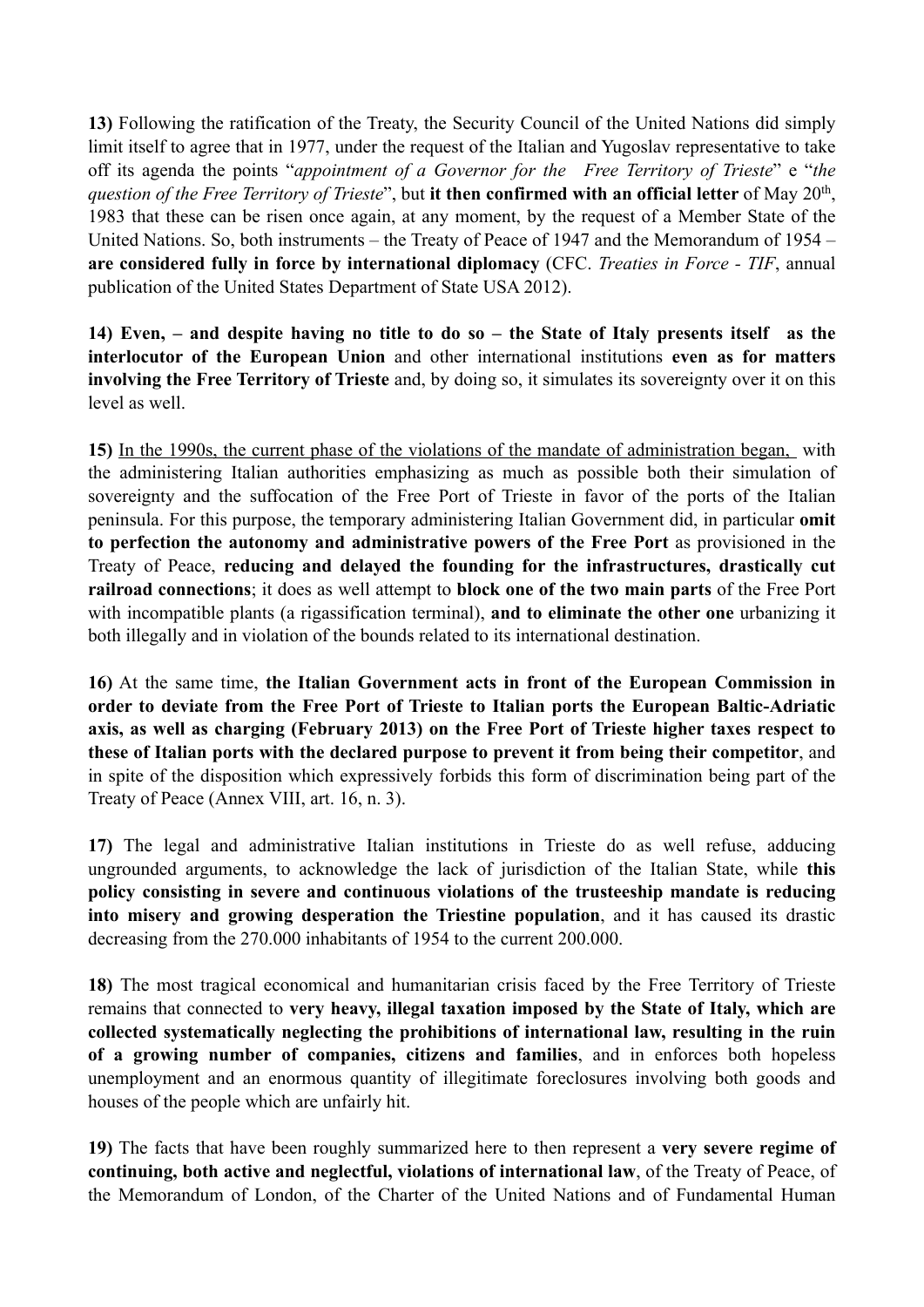Rights, committed by the Government in charge of the trusteeship and causing a severe damage to the Triestine administered population as well as of the commercial and maritime interest of the International Community.

**20)** It does as well result impossible to deal with the related economical and financial controversies through the conciliation procedures provisioned in the Treaty of Peace, Annex X, art. 19, because the Free Territory would be represented, in front of the State of Italy, by its temporary administrator, the Italian Government, **in a conflict of interests which is already evident as for the whole situation constituting this matter of complaint**.

### **Chapter IX**

### **Requests following from the complaint**

In consideration of all that has been described and reported, follow our requests, which are consequent and previous to any other defensive action, as well as being a possible subject for further documents or requirement:

**A.** - **That the Italian Government takes care,** spontaneously or under invitation of the Organization of the United Nations, and even through its local Administrations:

**1)** to acknowledge and rightfully exercise its international mandate of temporary civil administration over the Free Territory of Trieste, through own decrees of through decrees of expressly delegated functionaries, avoiding and remedying to any confusion between the sovereignty of the administered Free Territory and that of the Republic and State of Italy;

**2)** to adjust said provisions and the whole trusteeship in as for the limits and the purposes of the international mandate, as defined with the Treaty of Peace of Paris of 1947 and with the Memorandum of Understanding of London of 1954, rightfully informing their employees;

**3)** to appoint once again, and as for this, a General Commissar of Government in charge of the administration of the Free Territory of Trieste, as well as to temporary entitle the Port authority of Trieste with the powers of the Director of the Free Port of Trieste described by specific provisions of the Treaty of Peace.

**4)** to officially recognize and respect the status of citizenship of the Free Territory of Trieste to all entitled persons, even as for the possibility of dual citizenship;

**5)** to take care of the voting and election of a collegial organ which would represent and democratically exercise the autonomous sovereignty of the people of the Free Territory of Trieste, even towards the temporary administering Government, in the means and according to the principles and with the powers provisioned as for this matter in the Treaty of Peace;

**6)** to legalize the practical functions of the staff of Italian public administration involved in the administration of the Free Territory of Trieste emitting the needed decrees of appointment under the international mandate, with the functions following from that as well as the retribution implementations corresponding to that;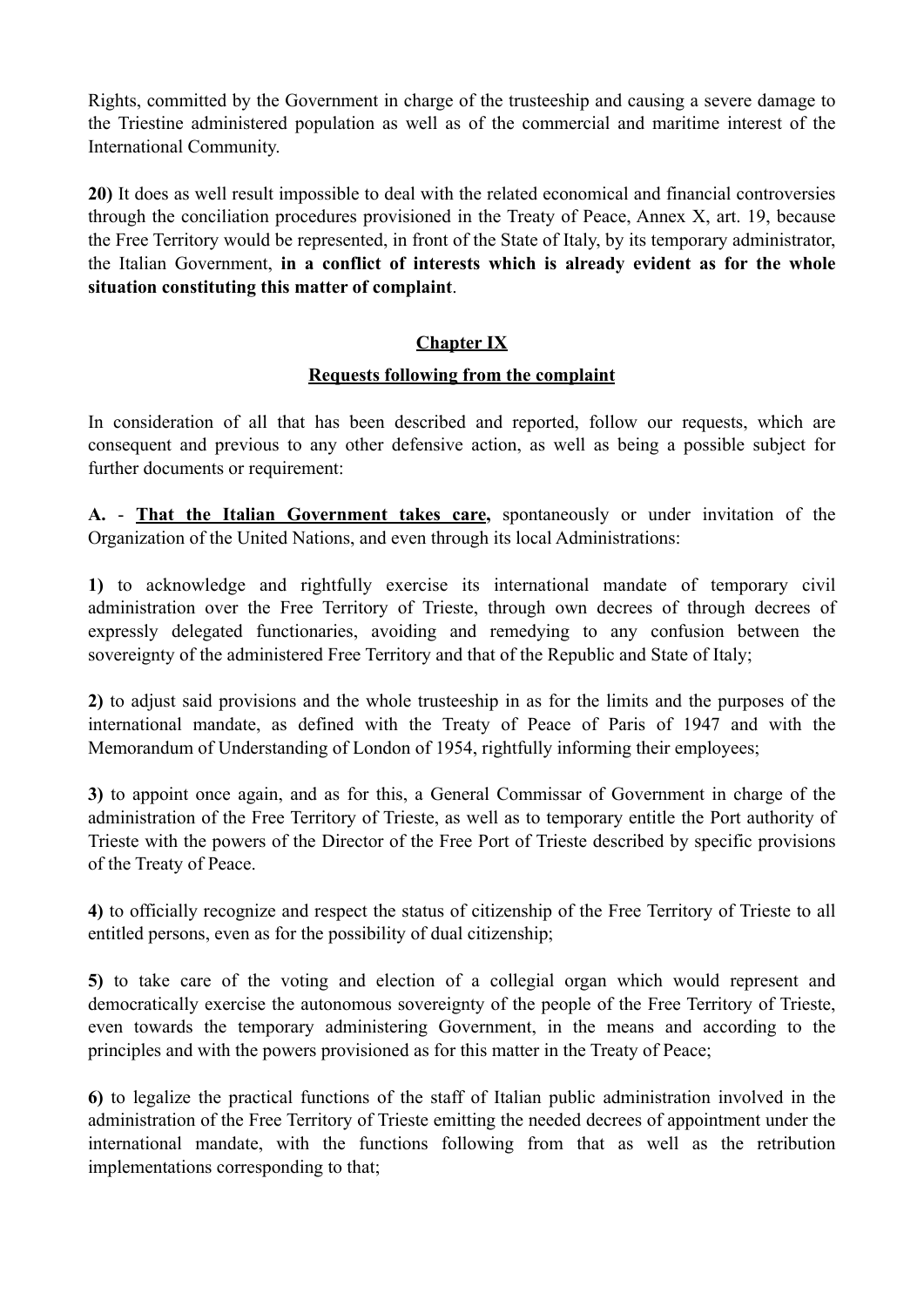**7)** to grant, as for working places and wherever that is possible, the precedence to the citizens and residents of the Free Territory of Trieste;

**8)** to separate all accounts and administrative functions, even fiscal, of the administered Free Territory from these of the Republic and State of Italy;

**9)** to take care, in fulfillment of the Treaty of Peace, of the needed *trascrizioni tavolari* (transcriptions of properties) in the Register of the State Properties of the Free Territory of Trieste for all public properties (terrestrial, maritime and other) belonging to the administered Territory, including these under the management of the Free Port of Trieste;

**10)** to immediately suspend an null any form of fiscal extension and collection, direct of indirect to the citizens, the enterprises and the institutions of the administrated Free Territory, of the payment, in any measure and form, of Italian public debt, as that constitutes an action expressly forbidden by the Treaty of Peace Treaty of Peace;

**11)** to immediately null the establishing and collection of any discriminatory tax established over the Free Port of Trieste in violation of the specific forbiddings normed by the Treaty of Peace;

**12)** to begin, even in consideration of the aforementioned forbiddings and of any other violation – direct or collateral – of the international trusteeship, the recalculation *ab origine* of debits and credits between the administered Territory and the administering Government, as that is responsible of said violations, in complete disregard to both rights or retaliation hypothesis over third parties, and in order to prepare the needed remediation, even gradual and in form of deferred payment, to the institutions, the enterprises and the citizens of the administered Free Territory, without prescription limits;

**13)** to immediately regulate the position of the Free Territory of Trieste as independent city-state and port despite being under international, trusteeship mandate as regarding to the European Union and other international institutions;

**14)** to return the mandate of temporary civil administration to the United Nations, going through the Security Council, if realizing an absolute or partial impossible to fulfill that as for the Italian Government, or in case its fulfillment would result in a conflict of interests for the Republic or the State of Italy of which said administering Government is – at the same time – an expression.

**B.** - **that the Organization of United Nations takes care** to take note, as soon as possible, of the present complaint, and to urgently summon the Trusteeship Council to fulfill the examination of this petition, complete all needed visits and then takes all required measures as soon as possible.

**C.** - **that the European Parliament and the European Commission take care** to take note, as soon as possible, of this complaint, disposing all the investigations needed and assuming, once again, as soon as possible, the needed measures to restore legitimate bounds between the European Union and the Free Territory of Trieste, whose Government is currently represented by the Italian Government in fulfillment of an international, trusteeship mandate of temporary civil administration.

Trieste, June 18th, 2013